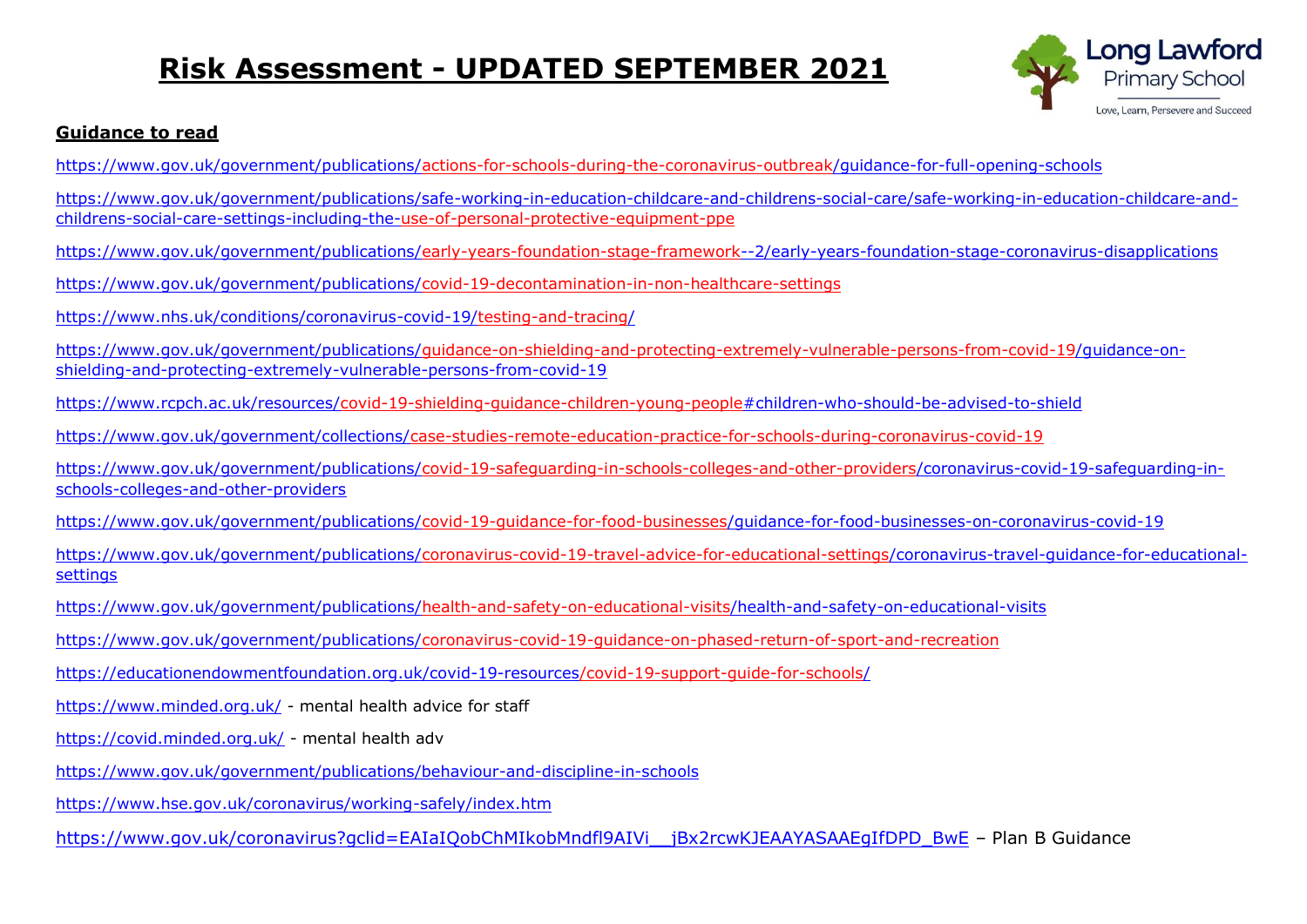<https://www.gov.uk/government/publications/covid-19-stay-at-home-guidance> - Stay at Home guidance update

<https://www.gov.uk/government/collections/guidance-for-schools-coronavirus-covid-19> - Updated guidance for schools (Dec 2021)

<https://www.gov.uk/government/publications/coronavirus-covid-19-local-restrictions-in-education-and-childcare-settings> - Managing C19 in education and childcare settings (updated 7.1.22)

#### **Level of risk boundaries**

**RED – Risk remains very high that the virus will spread/educational damage etc AMBER – There remains risk but not high and can be manged Green – The risk is minimal or not at all** 

#### **1. Social Distancing practices**

| Risk/Challenge/<br><b>Hazard</b>                                                                                                                                                                        | <b>Risk</b>                                                                                                                                                                                                                                  | <b>Precautions to take</b>                                                                                                                                                                                                                                                                                                                                                                                                                                                                                                                                                                                                                                                                        | <b>Notes</b>                                                                                                                                                                   | Level of<br>risk<br>(spread of virus)<br>after<br>precautions | <b>Next steps</b>                                                                                                                                                                                                                                                                                                                                                                                                                                                                                                                                                                               |
|---------------------------------------------------------------------------------------------------------------------------------------------------------------------------------------------------------|----------------------------------------------------------------------------------------------------------------------------------------------------------------------------------------------------------------------------------------------|---------------------------------------------------------------------------------------------------------------------------------------------------------------------------------------------------------------------------------------------------------------------------------------------------------------------------------------------------------------------------------------------------------------------------------------------------------------------------------------------------------------------------------------------------------------------------------------------------------------------------------------------------------------------------------------------------|--------------------------------------------------------------------------------------------------------------------------------------------------------------------------------|---------------------------------------------------------------|-------------------------------------------------------------------------------------------------------------------------------------------------------------------------------------------------------------------------------------------------------------------------------------------------------------------------------------------------------------------------------------------------------------------------------------------------------------------------------------------------------------------------------------------------------------------------------------------------|
| Maintaining bubbles -<br>bubbles will be one<br>bubbles per year group<br>Strict bubbles no<br>longer used from<br>January 2022, but may<br>be reintroduced as part<br>of outbreak control<br>measures. | Increased<br>infection rates<br>of staff and<br>pupils<br>Children<br>passing across<br>bubbles<br>increasing rates<br>of transmission<br>Increased<br>chance of<br>school having<br>to close with<br>due to large<br>number of C19<br>cases | School split into year groups that children have to stay<br>within wherever possible.<br>Children use exterior classroom doors rather than<br>walking through the school where possible<br>Staggered lunches with assigned playgrounds<br>Staggered break times with assigned playgrounds<br>Minimal number of staff necessary to work across the<br>school<br>Staff from different bubbles (whether vaccinated or<br>not) must wear masks/visors and social distance when<br>talking - this includes office staff<br>Lunchtime supervisors attached to a class/bubble<br>wherever possible<br>Face-to-face assemblies to take place in classes, year<br>groups or phases - whole school by Teams | Sanitation stations<br>to remain, mobile<br>sinks, anti-bac in<br>each classroom to<br>remain.<br>Any illness in staff<br>or children to be<br>reported to SLT<br>immediately. |                                                               | Following DfE update in Jan<br>2022, bubbles will no longer<br>apply, however, staff will<br>continue to wash hands<br>before and after working<br>across different year<br>groups.<br>From 11.1.22, PCR tests for<br>close contacts without<br>symptoms will be<br>suspended. Close contacts<br>will be advised to LFD test<br>for 7 days after contact if<br>they are between 5 and 18<br>years 6 months. PCR tests<br>will be available for those<br>with symptoms. Those that<br>have a positive LFD no<br>longer need to get a<br>confirmatory PCR test<br>unless they are<br>symptomatic. |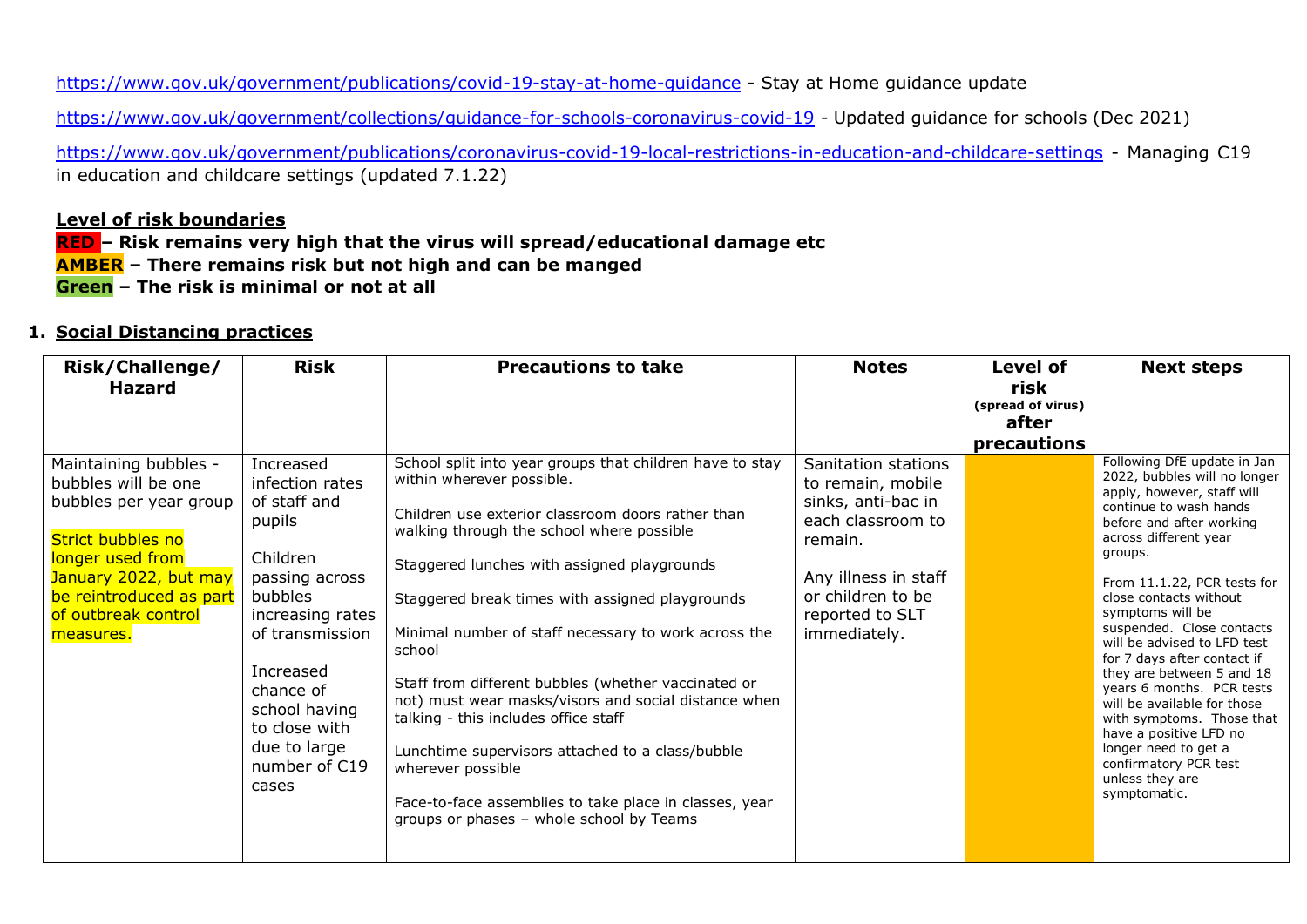| Beginning and end of<br>school day                         | Lots of people<br>in confined<br>space at the<br>same time                                                              | Children to come straight into classrooms rather<br>than wait outside<br>Parents reminded of start times and not to arrive<br>early<br>One way system in place to support volume of<br>adults on site<br>Parents not coming into the school building at<br>present                                                                    | Parents/children<br>called onto school<br>site a few minutes<br>before their<br>classroom/year<br>group doors are<br>due to open.<br>Walkie talkies used<br>to ensure<br>classroom doors<br>are opened<br>promptly. | From 27.1.22, parents<br>have the choice of<br>wearing face<br>coverings or not.<br>However, school still<br>encourage the<br>wearing of face<br>coverings. Parents<br>may be asked to wear<br>face coverings when<br>on school site as an<br>outbreak control<br>measure. |
|------------------------------------------------------------|-------------------------------------------------------------------------------------------------------------------------|---------------------------------------------------------------------------------------------------------------------------------------------------------------------------------------------------------------------------------------------------------------------------------------------------------------------------------------|---------------------------------------------------------------------------------------------------------------------------------------------------------------------------------------------------------------------|----------------------------------------------------------------------------------------------------------------------------------------------------------------------------------------------------------------------------------------------------------------------------|
| Parents congregating<br>at gate or around the<br>school    | Groups of<br>people which<br>increases risk<br>and more<br>difficult for<br>other parents<br>to travel around<br>safely | Parents told in advance not to do this<br>Classrooms doors open at the same time but<br>each year group has a set start and end time.<br>Staff move parents on where necessary<br>Regular reminders in fortnightly newsletters/from<br>school staff<br>Signage/social media campaign promoting no<br>congregating.                    | Parents maintain a<br>social distance<br>when waiting to<br>come onto school<br>site.                                                                                                                               | Parents work with the<br>school well and<br>support the no<br>congregating request.                                                                                                                                                                                        |
| Parents wanting to talk<br>to staff at start/end of<br>day | Staff having<br>close contact<br>with lots of<br>people regularly<br>therefore<br>increasing risk.                      | Staff to wear masks/visors when speaking with<br>parents<br>No indoor meetings taking place at present -<br>discussions take place over the phone, via email<br>or through Microsoft Teams. Distanced<br>conversations can take place at the classroom<br>door if appropriate to do so.<br>Parents must remain 2m from classroom door | Masks/visors<br>provided for staff<br>Ensure parents are<br>informed well in<br>advance                                                                                                                             | Regular reminders in<br>bi-weekly newsletters<br>Essential face-to-face<br>meetings only. Teams<br>video or telephone<br>contact preferred.<br>Email is also available.                                                                                                    |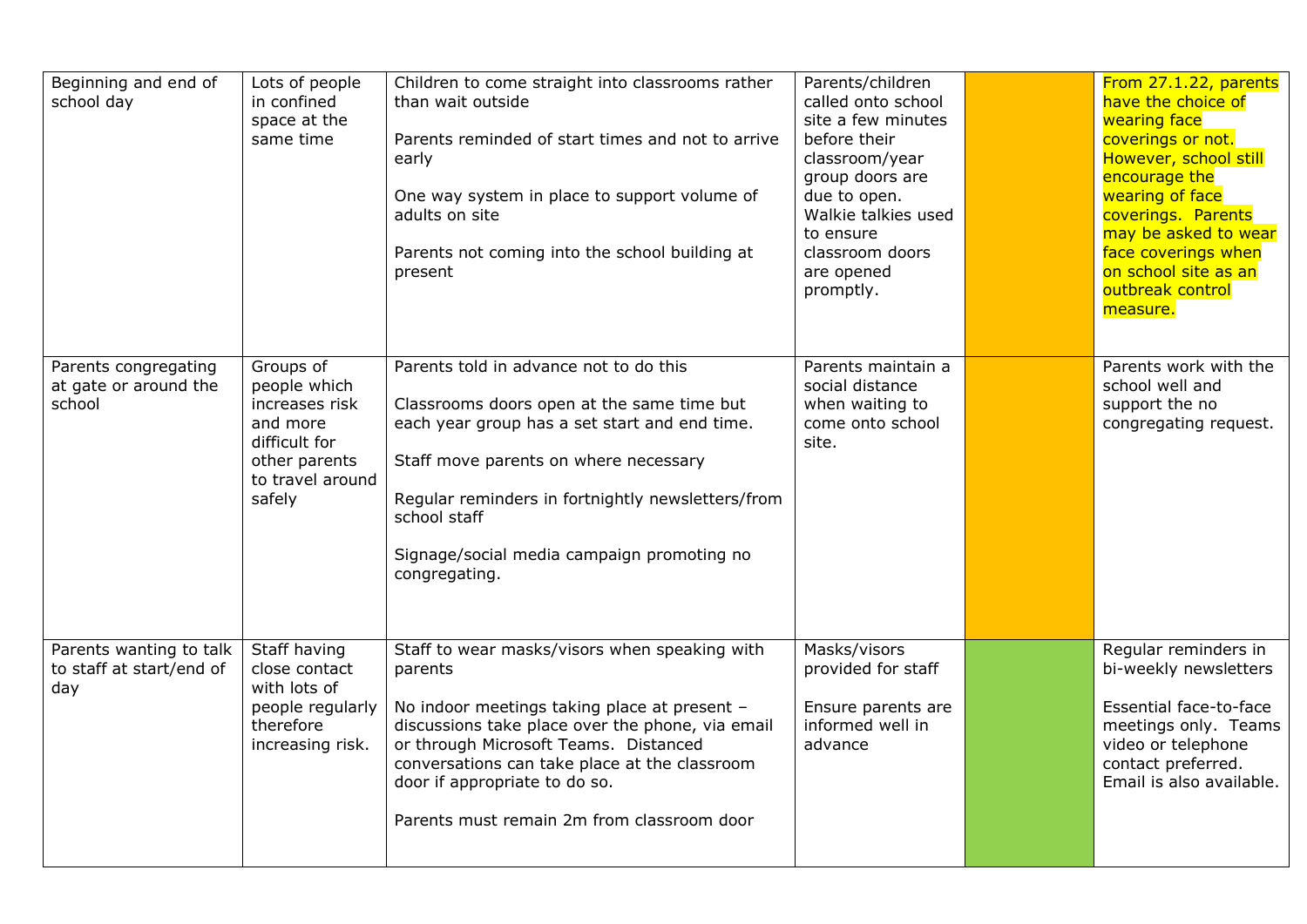| Social distancing in<br>classrooms      | Close contact<br>between<br>children and<br>children and<br>staff and<br>children                                | Staff to have boxed off area to work in if they<br>wish - children not to go into box.<br>Children to sit at desks rather than the carpet<br>where possible. If using the carpet $-$ use spots to<br>maintain some distance between the children<br>Remove all unnecessary furniture to create more<br>space<br>All staff wear a mask/visor throughout the day if<br>they wish to. | Social distancing<br>lower down the<br>school becomes<br>more difficult due<br>to age and<br>understanding<br>(and SEMH needs)<br>of the children.<br>Additional PPE is<br>available as<br>needed and<br>additional cleaning<br>of any areas of<br>school where<br>positive cases have<br>been identified. | Staff to inform SBM if<br>they wish to have a<br>designated box for<br>social distancing.<br>Some C19 cases are<br>not linked to the<br>school, and the school<br>relies heavily on<br>parents informing the<br>school of a positive<br>LFD/PCR in a timely<br>manner. |
|-----------------------------------------|------------------------------------------------------------------------------------------------------------------|------------------------------------------------------------------------------------------------------------------------------------------------------------------------------------------------------------------------------------------------------------------------------------------------------------------------------------------------------------------------------------|------------------------------------------------------------------------------------------------------------------------------------------------------------------------------------------------------------------------------------------------------------------------------------------------------------|------------------------------------------------------------------------------------------------------------------------------------------------------------------------------------------------------------------------------------------------------------------------|
| Social distancing at<br>lunch and break | <b>Cross</b><br>contamination<br>of bubbles                                                                      | Children have limited time in lunch hall - will<br>have to leave at allocated time.<br>Bubble tables are distanced.<br>Children access assigned outside spaces to limit<br>contact with other year groups.<br>Midday Supervisors assigned to classes/year<br>groups.                                                                                                               | At least one<br>member of staff on<br>duty per class/30<br>pupils.                                                                                                                                                                                                                                         | Children accessing<br>lunch club to be sent<br>past the closed Y6<br>doors and around the<br>building.<br>Lost lunch will be<br>facilitated at a social<br>distance.                                                                                                   |
| Social distancing in<br>toilets         | Amount of<br>people in a<br>small area<br>increases risk<br>of spread<br>Additional risk<br>of hygiene<br>issues | Children will have one set of toilets to use only<br>(other than Y4 and Y5 who share a toilet block -<br>these will be cleaned throughout the day to<br>minimise the risk of transmission).                                                                                                                                                                                        | SBM to monitor<br>cleaning in this<br>area                                                                                                                                                                                                                                                                 |                                                                                                                                                                                                                                                                        |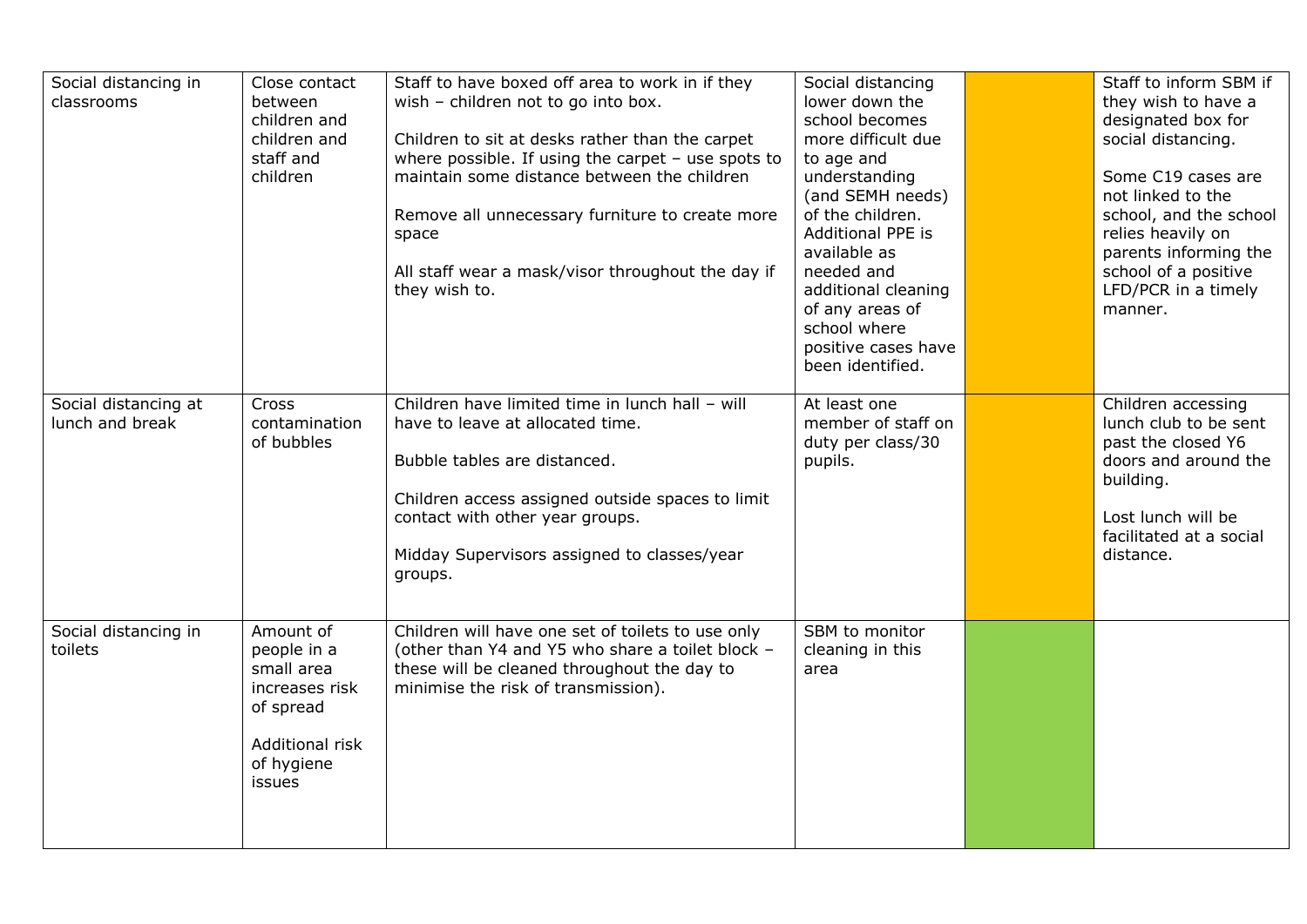| to staff the<br>additional staff<br>across classes, they<br>Staff to use barcodes on back of badges to sign in<br>should maintain a 2m<br>spaces in the event<br>more people<br>and out of school<br>of an outbreak to<br>distance. The wearing<br>they have<br>contact with<br>limit the number of<br>of face coverings is no<br>Staggered lunchtimes limits number of staff in<br>staff on one area<br>longer mandatory in<br>the staffroom<br>further.<br>schools from 27.1.22,<br>but staff are given the<br>choice to continue to<br>All staff wear masks/visors in communal<br>wear these or not.<br>areas/when moving around the school.<br>Hands will be washed<br>between year group<br>working.<br>Mask wearing may be<br>reintroduced<br>temporarily as a<br>control measure<br>during an outbreak.<br>Some children with<br>Increased<br>Children will, as always, only be restrained where<br>Risk assessment<br>contact will be<br>absolutely necessary and full PPE will be worn (if<br>reviewed half<br>SEMH needs have<br>termly or before as<br>necessary with<br>possible).<br>been moving around<br>children with<br>the school during their<br>needed<br>All children with such needs have a risk<br>additional<br>times of crisis.<br>needs such as<br>assessment in place.<br>Monitoring of where<br>toileting and/or<br>these children go/who<br>they have contact<br>behaviour<br>School continue to liaise with STS, EPS and SAP<br>with should be noted<br>for support as needed.<br>on CPOMS.<br>Visitors to school<br>Additional<br>Put hand gel into<br>All visitors sign into<br>Hand gel in the entrance area.<br>the entrance area<br>school and, if<br>people bring<br>identified as a close<br>and outside HT<br>additional risk<br>Visitors booked into school via SLT approval (e.g.<br>EPS, STS, School Health, Music etc.). No visits to<br>office.<br>contact of a school<br>be undertaken in school unless approved by SLT.<br>case, are contacted in<br><b>Additional face</b><br>line with test and<br>If any difficult visitors that do not have a face to<br>masks available if<br>trace procedures | Social distancing staff  | Increased risk | Staff to use hand gel before and after signing in | May need | Where staff work    |
|--------------------------------------------------------------------------------------------------------------------------------------------------------------------------------------------------------------------------------------------------------------------------------------------------------------------------------------------------------------------------------------------------------------------------------------------------------------------------------------------------------------------------------------------------------------------------------------------------------------------------------------------------------------------------------------------------------------------------------------------------------------------------------------------------------------------------------------------------------------------------------------------------------------------------------------------------------------------------------------------------------------------------------------------------------------------------------------------------------------------------------------------------------------------------------------------------------------------------------------------------------------------------------------------------------------------------------------------------------------------------------------------------------------------------------------------------------------------------------------------------------------------------------------------------------------------------------------------------------------------------------------------------------------------------------------------------------------------------------------------------------------------------------------------------------------------------------------------------------------------------------------------------------------------------------------------------------------------------------------------------------------------------------------------------------------------------------------------------------------------------------------------------|--------------------------|----------------|---------------------------------------------------|----------|---------------------|
|                                                                                                                                                                                                                                                                                                                                                                                                                                                                                                                                                                                                                                                                                                                                                                                                                                                                                                                                                                                                                                                                                                                                                                                                                                                                                                                                                                                                                                                                                                                                                                                                                                                                                                                                                                                                                                                                                                                                                                                                                                                                                                                                                  |                          |                |                                                   |          |                     |
|                                                                                                                                                                                                                                                                                                                                                                                                                                                                                                                                                                                                                                                                                                                                                                                                                                                                                                                                                                                                                                                                                                                                                                                                                                                                                                                                                                                                                                                                                                                                                                                                                                                                                                                                                                                                                                                                                                                                                                                                                                                                                                                                                  |                          |                |                                                   |          |                     |
|                                                                                                                                                                                                                                                                                                                                                                                                                                                                                                                                                                                                                                                                                                                                                                                                                                                                                                                                                                                                                                                                                                                                                                                                                                                                                                                                                                                                                                                                                                                                                                                                                                                                                                                                                                                                                                                                                                                                                                                                                                                                                                                                                  |                          |                |                                                   |          |                     |
|                                                                                                                                                                                                                                                                                                                                                                                                                                                                                                                                                                                                                                                                                                                                                                                                                                                                                                                                                                                                                                                                                                                                                                                                                                                                                                                                                                                                                                                                                                                                                                                                                                                                                                                                                                                                                                                                                                                                                                                                                                                                                                                                                  |                          |                |                                                   |          |                     |
|                                                                                                                                                                                                                                                                                                                                                                                                                                                                                                                                                                                                                                                                                                                                                                                                                                                                                                                                                                                                                                                                                                                                                                                                                                                                                                                                                                                                                                                                                                                                                                                                                                                                                                                                                                                                                                                                                                                                                                                                                                                                                                                                                  |                          |                |                                                   |          |                     |
|                                                                                                                                                                                                                                                                                                                                                                                                                                                                                                                                                                                                                                                                                                                                                                                                                                                                                                                                                                                                                                                                                                                                                                                                                                                                                                                                                                                                                                                                                                                                                                                                                                                                                                                                                                                                                                                                                                                                                                                                                                                                                                                                                  |                          |                |                                                   |          |                     |
|                                                                                                                                                                                                                                                                                                                                                                                                                                                                                                                                                                                                                                                                                                                                                                                                                                                                                                                                                                                                                                                                                                                                                                                                                                                                                                                                                                                                                                                                                                                                                                                                                                                                                                                                                                                                                                                                                                                                                                                                                                                                                                                                                  |                          |                |                                                   |          |                     |
|                                                                                                                                                                                                                                                                                                                                                                                                                                                                                                                                                                                                                                                                                                                                                                                                                                                                                                                                                                                                                                                                                                                                                                                                                                                                                                                                                                                                                                                                                                                                                                                                                                                                                                                                                                                                                                                                                                                                                                                                                                                                                                                                                  |                          |                |                                                   |          |                     |
|                                                                                                                                                                                                                                                                                                                                                                                                                                                                                                                                                                                                                                                                                                                                                                                                                                                                                                                                                                                                                                                                                                                                                                                                                                                                                                                                                                                                                                                                                                                                                                                                                                                                                                                                                                                                                                                                                                                                                                                                                                                                                                                                                  |                          |                |                                                   |          |                     |
|                                                                                                                                                                                                                                                                                                                                                                                                                                                                                                                                                                                                                                                                                                                                                                                                                                                                                                                                                                                                                                                                                                                                                                                                                                                                                                                                                                                                                                                                                                                                                                                                                                                                                                                                                                                                                                                                                                                                                                                                                                                                                                                                                  |                          |                |                                                   |          |                     |
|                                                                                                                                                                                                                                                                                                                                                                                                                                                                                                                                                                                                                                                                                                                                                                                                                                                                                                                                                                                                                                                                                                                                                                                                                                                                                                                                                                                                                                                                                                                                                                                                                                                                                                                                                                                                                                                                                                                                                                                                                                                                                                                                                  |                          |                |                                                   |          |                     |
|                                                                                                                                                                                                                                                                                                                                                                                                                                                                                                                                                                                                                                                                                                                                                                                                                                                                                                                                                                                                                                                                                                                                                                                                                                                                                                                                                                                                                                                                                                                                                                                                                                                                                                                                                                                                                                                                                                                                                                                                                                                                                                                                                  |                          |                |                                                   |          |                     |
|                                                                                                                                                                                                                                                                                                                                                                                                                                                                                                                                                                                                                                                                                                                                                                                                                                                                                                                                                                                                                                                                                                                                                                                                                                                                                                                                                                                                                                                                                                                                                                                                                                                                                                                                                                                                                                                                                                                                                                                                                                                                                                                                                  |                          |                |                                                   |          |                     |
|                                                                                                                                                                                                                                                                                                                                                                                                                                                                                                                                                                                                                                                                                                                                                                                                                                                                                                                                                                                                                                                                                                                                                                                                                                                                                                                                                                                                                                                                                                                                                                                                                                                                                                                                                                                                                                                                                                                                                                                                                                                                                                                                                  |                          |                |                                                   |          |                     |
|                                                                                                                                                                                                                                                                                                                                                                                                                                                                                                                                                                                                                                                                                                                                                                                                                                                                                                                                                                                                                                                                                                                                                                                                                                                                                                                                                                                                                                                                                                                                                                                                                                                                                                                                                                                                                                                                                                                                                                                                                                                                                                                                                  |                          |                |                                                   |          |                     |
|                                                                                                                                                                                                                                                                                                                                                                                                                                                                                                                                                                                                                                                                                                                                                                                                                                                                                                                                                                                                                                                                                                                                                                                                                                                                                                                                                                                                                                                                                                                                                                                                                                                                                                                                                                                                                                                                                                                                                                                                                                                                                                                                                  |                          |                |                                                   |          |                     |
|                                                                                                                                                                                                                                                                                                                                                                                                                                                                                                                                                                                                                                                                                                                                                                                                                                                                                                                                                                                                                                                                                                                                                                                                                                                                                                                                                                                                                                                                                                                                                                                                                                                                                                                                                                                                                                                                                                                                                                                                                                                                                                                                                  |                          |                |                                                   |          |                     |
|                                                                                                                                                                                                                                                                                                                                                                                                                                                                                                                                                                                                                                                                                                                                                                                                                                                                                                                                                                                                                                                                                                                                                                                                                                                                                                                                                                                                                                                                                                                                                                                                                                                                                                                                                                                                                                                                                                                                                                                                                                                                                                                                                  | Social distancing of     |                |                                                   |          |                     |
|                                                                                                                                                                                                                                                                                                                                                                                                                                                                                                                                                                                                                                                                                                                                                                                                                                                                                                                                                                                                                                                                                                                                                                                                                                                                                                                                                                                                                                                                                                                                                                                                                                                                                                                                                                                                                                                                                                                                                                                                                                                                                                                                                  | children with additional |                |                                                   |          |                     |
|                                                                                                                                                                                                                                                                                                                                                                                                                                                                                                                                                                                                                                                                                                                                                                                                                                                                                                                                                                                                                                                                                                                                                                                                                                                                                                                                                                                                                                                                                                                                                                                                                                                                                                                                                                                                                                                                                                                                                                                                                                                                                                                                                  | needs                    |                |                                                   |          |                     |
|                                                                                                                                                                                                                                                                                                                                                                                                                                                                                                                                                                                                                                                                                                                                                                                                                                                                                                                                                                                                                                                                                                                                                                                                                                                                                                                                                                                                                                                                                                                                                                                                                                                                                                                                                                                                                                                                                                                                                                                                                                                                                                                                                  |                          |                |                                                   |          |                     |
|                                                                                                                                                                                                                                                                                                                                                                                                                                                                                                                                                                                                                                                                                                                                                                                                                                                                                                                                                                                                                                                                                                                                                                                                                                                                                                                                                                                                                                                                                                                                                                                                                                                                                                                                                                                                                                                                                                                                                                                                                                                                                                                                                  |                          |                |                                                   |          |                     |
|                                                                                                                                                                                                                                                                                                                                                                                                                                                                                                                                                                                                                                                                                                                                                                                                                                                                                                                                                                                                                                                                                                                                                                                                                                                                                                                                                                                                                                                                                                                                                                                                                                                                                                                                                                                                                                                                                                                                                                                                                                                                                                                                                  |                          |                |                                                   |          |                     |
|                                                                                                                                                                                                                                                                                                                                                                                                                                                                                                                                                                                                                                                                                                                                                                                                                                                                                                                                                                                                                                                                                                                                                                                                                                                                                                                                                                                                                                                                                                                                                                                                                                                                                                                                                                                                                                                                                                                                                                                                                                                                                                                                                  |                          |                |                                                   |          |                     |
|                                                                                                                                                                                                                                                                                                                                                                                                                                                                                                                                                                                                                                                                                                                                                                                                                                                                                                                                                                                                                                                                                                                                                                                                                                                                                                                                                                                                                                                                                                                                                                                                                                                                                                                                                                                                                                                                                                                                                                                                                                                                                                                                                  |                          |                |                                                   |          |                     |
|                                                                                                                                                                                                                                                                                                                                                                                                                                                                                                                                                                                                                                                                                                                                                                                                                                                                                                                                                                                                                                                                                                                                                                                                                                                                                                                                                                                                                                                                                                                                                                                                                                                                                                                                                                                                                                                                                                                                                                                                                                                                                                                                                  |                          |                |                                                   |          |                     |
|                                                                                                                                                                                                                                                                                                                                                                                                                                                                                                                                                                                                                                                                                                                                                                                                                                                                                                                                                                                                                                                                                                                                                                                                                                                                                                                                                                                                                                                                                                                                                                                                                                                                                                                                                                                                                                                                                                                                                                                                                                                                                                                                                  |                          |                |                                                   |          |                     |
|                                                                                                                                                                                                                                                                                                                                                                                                                                                                                                                                                                                                                                                                                                                                                                                                                                                                                                                                                                                                                                                                                                                                                                                                                                                                                                                                                                                                                                                                                                                                                                                                                                                                                                                                                                                                                                                                                                                                                                                                                                                                                                                                                  |                          |                |                                                   |          |                     |
|                                                                                                                                                                                                                                                                                                                                                                                                                                                                                                                                                                                                                                                                                                                                                                                                                                                                                                                                                                                                                                                                                                                                                                                                                                                                                                                                                                                                                                                                                                                                                                                                                                                                                                                                                                                                                                                                                                                                                                                                                                                                                                                                                  |                          |                |                                                   |          |                     |
|                                                                                                                                                                                                                                                                                                                                                                                                                                                                                                                                                                                                                                                                                                                                                                                                                                                                                                                                                                                                                                                                                                                                                                                                                                                                                                                                                                                                                                                                                                                                                                                                                                                                                                                                                                                                                                                                                                                                                                                                                                                                                                                                                  |                          |                |                                                   |          |                     |
|                                                                                                                                                                                                                                                                                                                                                                                                                                                                                                                                                                                                                                                                                                                                                                                                                                                                                                                                                                                                                                                                                                                                                                                                                                                                                                                                                                                                                                                                                                                                                                                                                                                                                                                                                                                                                                                                                                                                                                                                                                                                                                                                                  |                          |                |                                                   |          |                     |
|                                                                                                                                                                                                                                                                                                                                                                                                                                                                                                                                                                                                                                                                                                                                                                                                                                                                                                                                                                                                                                                                                                                                                                                                                                                                                                                                                                                                                                                                                                                                                                                                                                                                                                                                                                                                                                                                                                                                                                                                                                                                                                                                                  |                          |                |                                                   |          |                     |
|                                                                                                                                                                                                                                                                                                                                                                                                                                                                                                                                                                                                                                                                                                                                                                                                                                                                                                                                                                                                                                                                                                                                                                                                                                                                                                                                                                                                                                                                                                                                                                                                                                                                                                                                                                                                                                                                                                                                                                                                                                                                                                                                                  |                          |                |                                                   |          |                     |
|                                                                                                                                                                                                                                                                                                                                                                                                                                                                                                                                                                                                                                                                                                                                                                                                                                                                                                                                                                                                                                                                                                                                                                                                                                                                                                                                                                                                                                                                                                                                                                                                                                                                                                                                                                                                                                                                                                                                                                                                                                                                                                                                                  |                          |                |                                                   |          |                     |
|                                                                                                                                                                                                                                                                                                                                                                                                                                                                                                                                                                                                                                                                                                                                                                                                                                                                                                                                                                                                                                                                                                                                                                                                                                                                                                                                                                                                                                                                                                                                                                                                                                                                                                                                                                                                                                                                                                                                                                                                                                                                                                                                                  |                          |                | face meeting but demand one - the police will be  | needed.  | (including external |
| called<br>contractors, supply                                                                                                                                                                                                                                                                                                                                                                                                                                                                                                                                                                                                                                                                                                                                                                                                                                                                                                                                                                                                                                                                                                                                                                                                                                                                                                                                                                                                                                                                                                                                                                                                                                                                                                                                                                                                                                                                                                                                                                                                                                                                                                                    |                          |                |                                                   |          |                     |
| agencies etc).                                                                                                                                                                                                                                                                                                                                                                                                                                                                                                                                                                                                                                                                                                                                                                                                                                                                                                                                                                                                                                                                                                                                                                                                                                                                                                                                                                                                                                                                                                                                                                                                                                                                                                                                                                                                                                                                                                                                                                                                                                                                                                                                   |                          |                |                                                   |          |                     |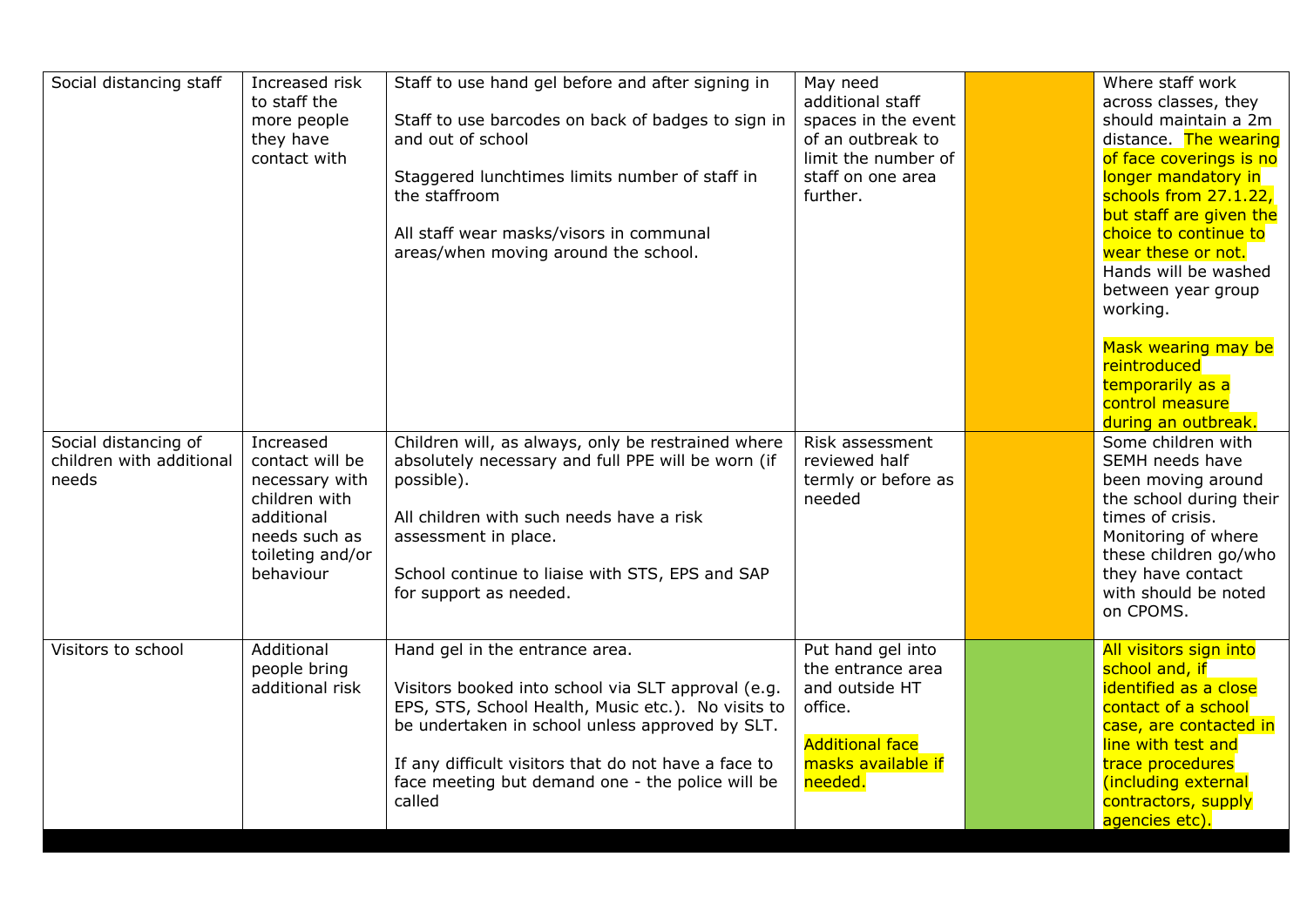### **2. Quality of Education**

| Risk/Challenge/                                                                       | <b>Risk</b>                                                                                                                        | <b>Precautions to take</b>                                                                                                                                                                                                                                                                                                                                                                                                                  | <b>Notes</b>                                                                                                                                                                                                                                                       | <b>Level of</b> | <b>Next steps</b>                                                                                                                                                                             |
|---------------------------------------------------------------------------------------|------------------------------------------------------------------------------------------------------------------------------------|---------------------------------------------------------------------------------------------------------------------------------------------------------------------------------------------------------------------------------------------------------------------------------------------------------------------------------------------------------------------------------------------------------------------------------------------|--------------------------------------------------------------------------------------------------------------------------------------------------------------------------------------------------------------------------------------------------------------------|-----------------|-----------------------------------------------------------------------------------------------------------------------------------------------------------------------------------------------|
| <b>Hazard</b>                                                                         |                                                                                                                                    |                                                                                                                                                                                                                                                                                                                                                                                                                                             |                                                                                                                                                                                                                                                                    | risk after      |                                                                                                                                                                                               |
| Gaps in children's<br>knowledge due to<br>missed school                               | Children fall<br>further behind<br>and hinders<br>them throughout<br>the year                                                      | All children to be tested within the first couple of<br>full weeks at school in whatever is appropriate for<br>their age.<br>Children who are considerably behind will receive<br>additional input, particularly on the key skills<br>Ensure that all subjects are still taught                                                                                                                                                             | <b>DPH</b> and Education<br>Corona advise<br>schools regarding<br>reversions to online<br>learning. School will<br>not revert to online<br>learning without this<br>advice/directive.                                                                              | precautions     | <b>Nuffield Early</b><br>Language<br><b>Intervention</b><br>(NELI) to support<br>language<br>acquisition.<br><b>WELLCOMM</b><br>intervention to<br>support language<br>understanding.         |
| Online learning may<br>need to suddenly<br>restart in the case<br>of a local outbreak | Children fall<br>further behind<br>and hinders<br>them throughout<br>the year<br>Attendance<br>adversely<br>affected due to<br>C19 | Staff to be clear that they will be expected to<br>restart online learning at short notice.<br>Weekly learning uploaded onto Microsoft Teams.<br>School website updated regularly with general<br>online learning resources.<br>Online learning mirrors learning in the classroom<br>to minimise learning gaps being created/getting<br>bigger as a result of the pandemic.                                                                 | Communicate online<br>expectations with<br>parents via text and<br>email.<br><b>DPH</b> and Education<br>Corona advise<br>schools regarding<br>reversions to online<br>learning. School will<br>not revert to online<br>learning without this<br>advice/directive. |                 | Live lessons<br>available for children<br>to access. IT<br>equipment available<br>for families to<br>borrow, including<br>laptops and Wi-Fi<br>dongles.                                       |
| Subject specific<br>where the risk could<br>be higher - Sport<br>and Music            | Lots of people in<br>confined space at<br>the same time<br>Increased<br>infection rates of<br>staff and pupils                     | Outdoor sport preferred (but hall space available via<br>main hall and studio hall). Avoid sports with high rates<br>of respiratory<br>Music to resume with limited instrument use and<br>outside/in well ventilated rooms as much as possible.<br>Swimming to resume in September using the pool's<br>COVID safety measures (children going a class at a<br>time to a 'closed' pool - no other school's/members of<br>the public present). | <b>WCC Music have</b><br>provided their<br>own risk<br>assessment.<br>Children kept in<br>consistent class<br>group                                                                                                                                                |                 | Updated risk<br>assessment from<br>the swimming baths<br>and music providers<br>obtained.<br>X2 air purifiers have<br>been received by<br>the school and will<br>be used in areas of<br>need. |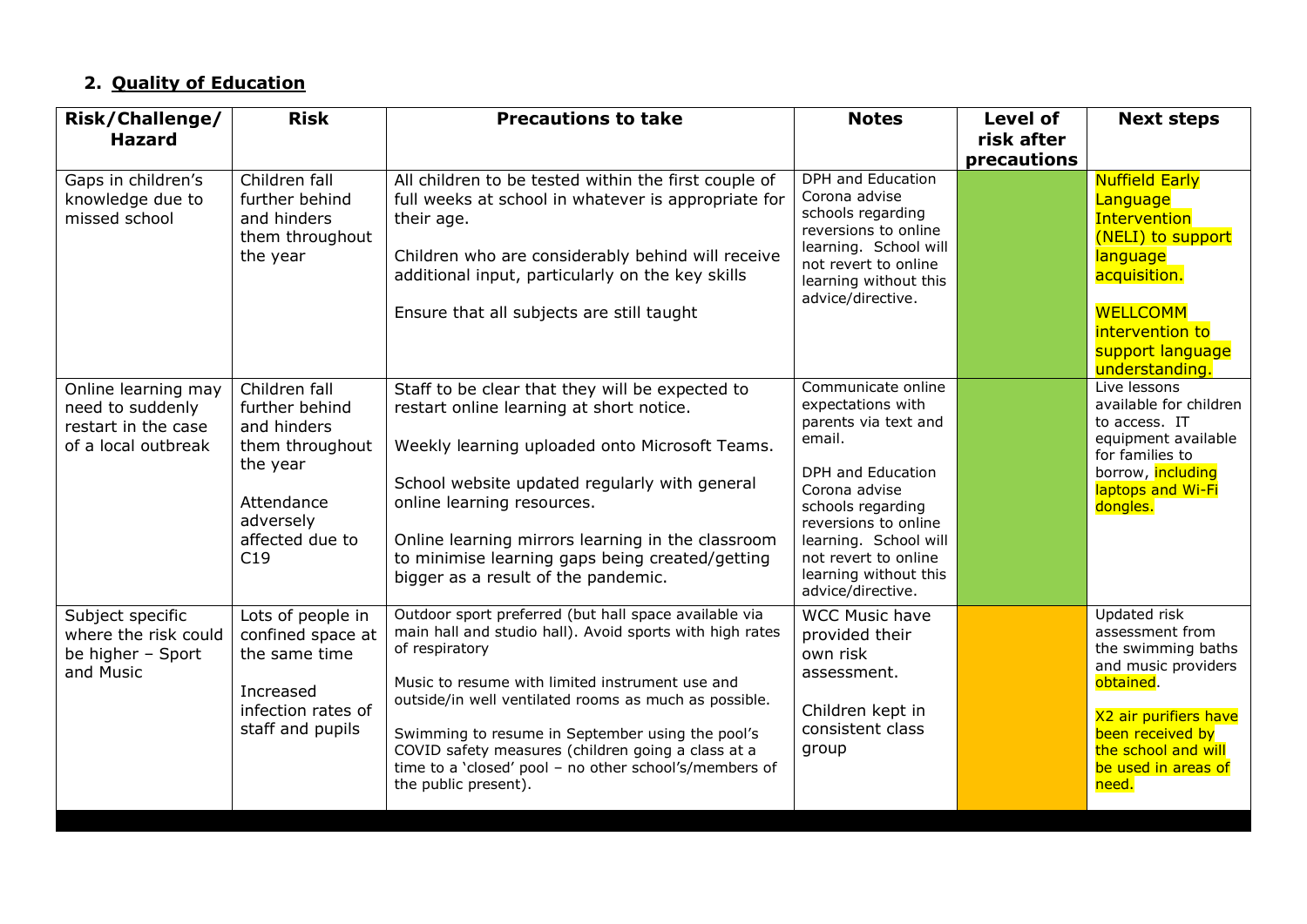## **3. Safeguarding**

| Risk/Challenge/                                                                                                   | <b>Risk</b>                                                                                                      | <b>Precautions to take</b>                                                                                                                                                                                                                                                                                                                                                                                                                                                                                                                                                                                                                                                                                                             | <b>Notes</b>                                                                                                        | <b>Level of</b>           | <b>Next steps</b>                                                                   |
|-------------------------------------------------------------------------------------------------------------------|------------------------------------------------------------------------------------------------------------------|----------------------------------------------------------------------------------------------------------------------------------------------------------------------------------------------------------------------------------------------------------------------------------------------------------------------------------------------------------------------------------------------------------------------------------------------------------------------------------------------------------------------------------------------------------------------------------------------------------------------------------------------------------------------------------------------------------------------------------------|---------------------------------------------------------------------------------------------------------------------|---------------------------|-------------------------------------------------------------------------------------|
| <b>Hazard</b>                                                                                                     |                                                                                                                  |                                                                                                                                                                                                                                                                                                                                                                                                                                                                                                                                                                                                                                                                                                                                        |                                                                                                                     | risk after<br>precautions |                                                                                     |
| Poor attendance as<br>afraid to attend,<br>especially if there is<br>an outbreak                                  | Children missing<br>yet more school<br>Learning gaps<br>increasing<br>SEMH needs<br>increasing                   | Attendance Lead to work with families to discuss<br>concerns<br>Attendance Lead to refer to LA as needed<br>Made clear to parents that the expectation is that<br>children attend<br>Support offered as needed                                                                                                                                                                                                                                                                                                                                                                                                                                                                                                                         | <b>SLT</b> monitoring<br>attendance<br>closely. Calls to<br>parents to offer<br>support are<br>being<br>undertaken. |                           | Home visits<br>where<br>necessary.<br><b>Parent meetings</b><br>where<br>necessary. |
| DSL capacity to<br>cover members of<br>the DSL team with<br>C19/awaiting PCR<br>results and<br>isolating/off sick | Capacity in team<br>may not be able to<br>support increased<br>demand within the<br>team during staff<br>absence | Designated safeguarding leads (and deputies)<br>provided with more time to help them provide<br>support to staff and children regarding any new<br>safeguarding and welfare concerns and the<br>handling of referrals to children's social care and<br>other agencies where these are appropriate<br>Where possible (and if staff are well enough) some<br>safeguarding monitoring and duties can be<br>undertaken at home.<br>Agencies and services should prepare to work<br>together to actively look for signs of harm.<br>Weekly meetings on Tuesday mornings. All<br>children RAG rated and discussed as needed.<br>Use of CPOMS to ensure all DSLs are aware of all<br>relevant safeguarding concerns and support as<br>needed. | Additional<br>meetings may<br>need to be<br>considered if<br>demand for DSL<br>time is high                         |                           | DSLs continue to<br>meet (virtually<br>where possible)                              |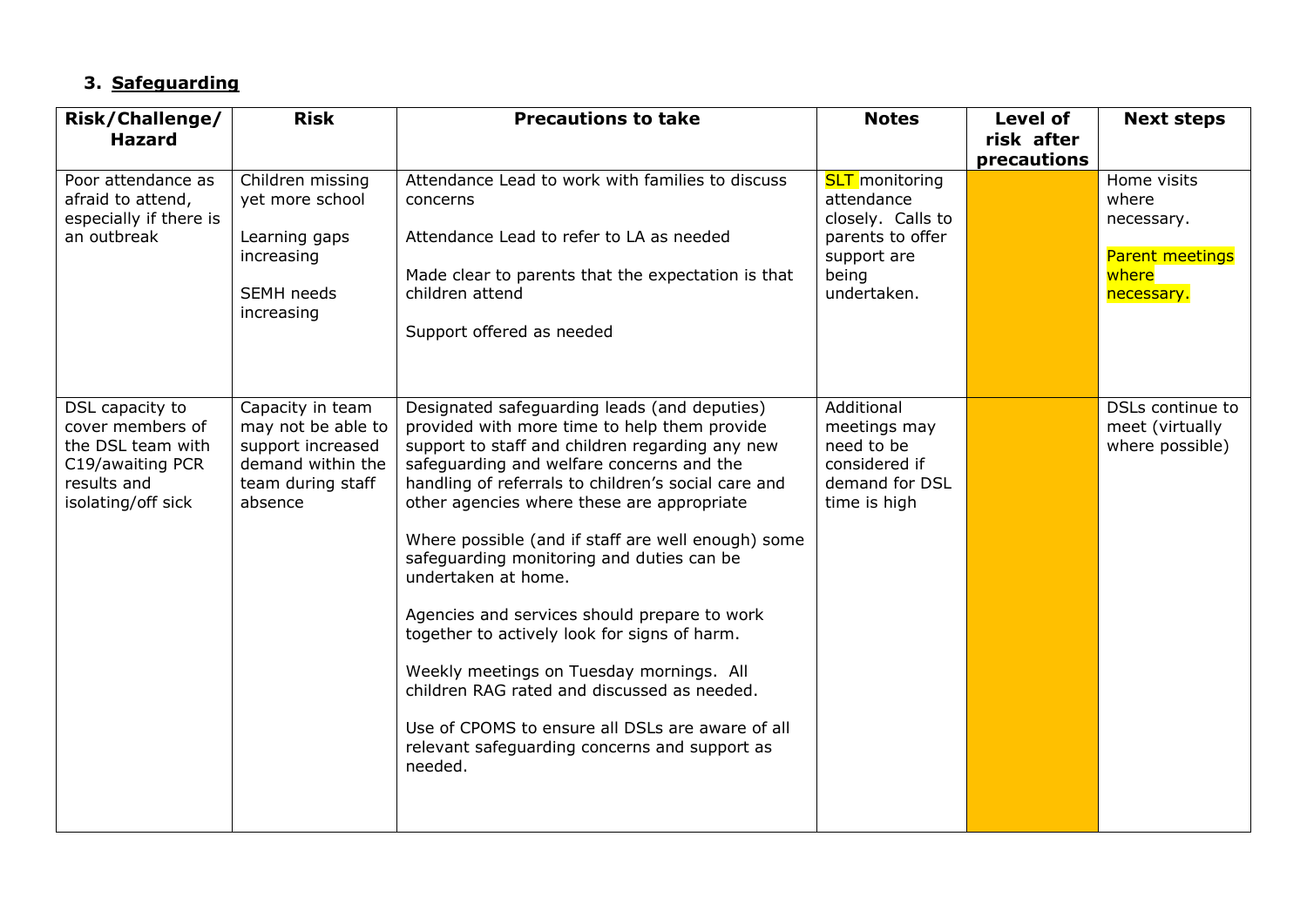| Where children are   | Children not being | DSL team/class teachers may complete home           |  | Continue to liaise |
|----------------------|--------------------|-----------------------------------------------------|--|--------------------|
| required to learn at | seen/spoken with   | visits to deliver learning packs, explain           |  | with DPH           |
| home due to          | during the time    | learning/deliver meals (if FSM) and laptops to      |  |                    |
| positive cases in    | they are not       | access learning online.                             |  | Home visits        |
| school (remote       | attending school   |                                                     |  | where              |
| learning)            |                    | Online learning provided via Microsoft teams - live |  | necessary.         |
|                      | Higher risk of     | lessons provided so that children can be            |  |                    |
|                      | potential harm     | seen/spoken to.                                     |  |                    |
|                      |                    |                                                     |  |                    |
|                      |                    | Wellbeing calls to all families, whether there is a |  |                    |
|                      |                    | cause for concern or not to ensure they have all    |  |                    |
|                      |                    | they need during the time children are remote       |  |                    |
|                      |                    | learning.                                           |  |                    |
|                      |                    |                                                     |  |                    |
|                      |                    | Keep the period of remote learning to a minimum     |  |                    |
|                      |                    | (following advice from DPH and Education Corona,    |  |                    |
|                      |                    | tracking and monitoring cases during the remote     |  |                    |
|                      |                    | learning period).                                   |  |                    |
|                      |                    |                                                     |  |                    |
|                      |                    |                                                     |  |                    |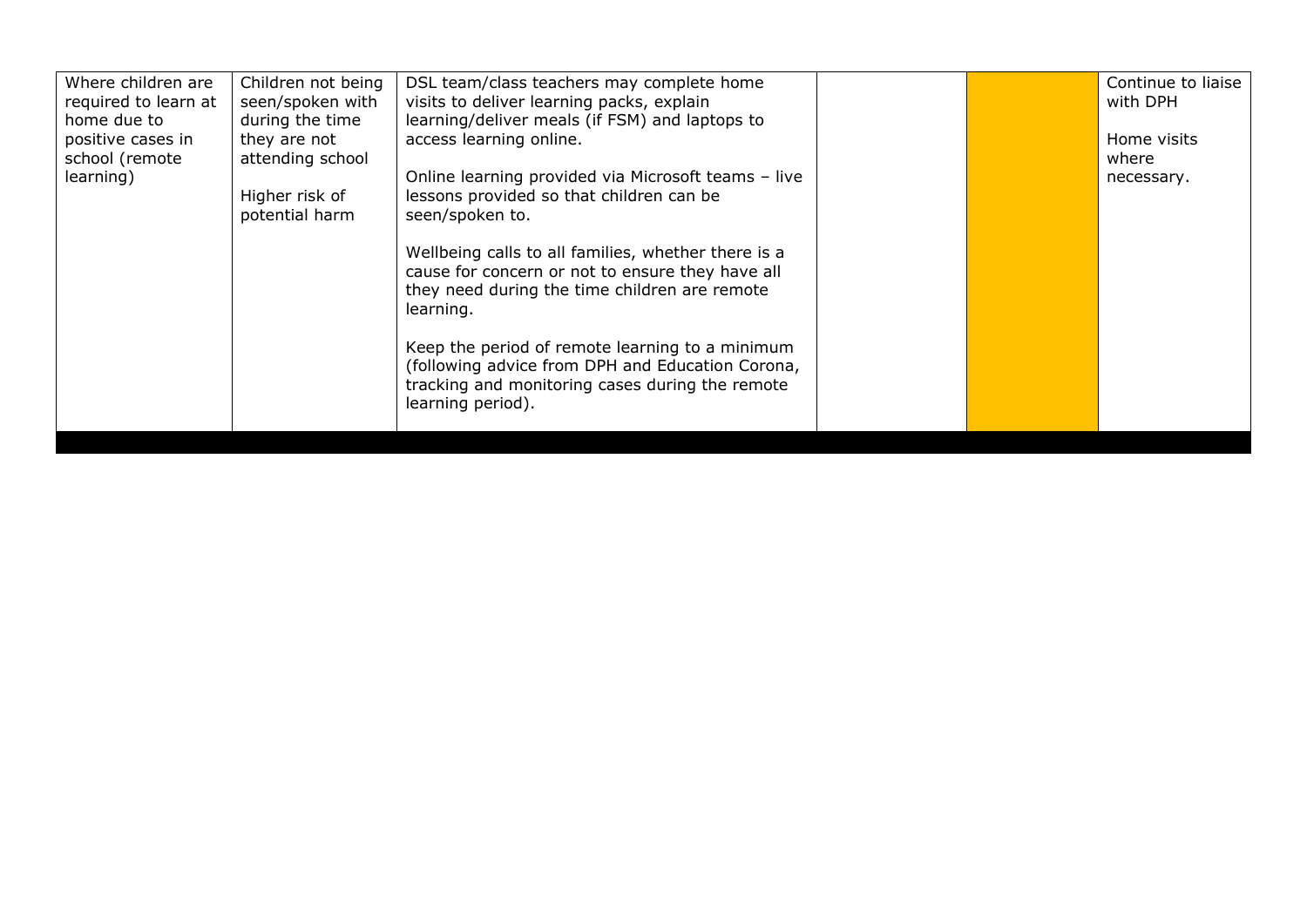# **4. Emotional and Behavioural**

| Risk/Challenge/                                                                                                  | <b>Risk</b>                                     | <b>Precautions to take</b>                                                                                                                                                                                                                                                                                                                                                                                                                                                                                                                                                                                                                                                                                                                                                                          | <b>Notes</b>                                                                                                                                                                            | <b>Level of</b>           | <b>Next steps</b>                                                                                                                                                                                                                                                                                                                                                                                                                                                                                                                                                                             |
|------------------------------------------------------------------------------------------------------------------|-------------------------------------------------|-----------------------------------------------------------------------------------------------------------------------------------------------------------------------------------------------------------------------------------------------------------------------------------------------------------------------------------------------------------------------------------------------------------------------------------------------------------------------------------------------------------------------------------------------------------------------------------------------------------------------------------------------------------------------------------------------------------------------------------------------------------------------------------------------------|-----------------------------------------------------------------------------------------------------------------------------------------------------------------------------------------|---------------------------|-----------------------------------------------------------------------------------------------------------------------------------------------------------------------------------------------------------------------------------------------------------------------------------------------------------------------------------------------------------------------------------------------------------------------------------------------------------------------------------------------------------------------------------------------------------------------------------------------|
| <b>Hazard</b>                                                                                                    |                                                 |                                                                                                                                                                                                                                                                                                                                                                                                                                                                                                                                                                                                                                                                                                                                                                                                     |                                                                                                                                                                                         | risk after<br>precautions |                                                                                                                                                                                                                                                                                                                                                                                                                                                                                                                                                                                               |
| Some pupils may<br>have experienced a<br>bereavement in<br>their family<br>(possibly in relation<br>to COVID-19) | <b>Emotional distress</b><br>which affects them | Ask parents to inform us of any bereavements<br>or significant family issues.<br>Staff are already trained in trauma and<br>emotion coaching so ensure that we utilise<br>this.<br>Buy extra bereavement books/support from<br>EPS if necessary                                                                                                                                                                                                                                                                                                                                                                                                                                                                                                                                                     | Art Therapist<br>starting with<br>the school<br>September<br>2021<br>Play Therapist<br>starting<br>November<br>2021.                                                                    |                           | Advertise for a<br>counsellor                                                                                                                                                                                                                                                                                                                                                                                                                                                                                                                                                                 |
| Some pupils may<br>be more vulnerable<br>to exclusion.                                                           | Emotional<br>wellbeing, physical<br>wellbeing   | Identify the particular pupils who could be<br>vulnerable to exclusion and put plans into<br>place to support (including risk assessments)<br>with the support of STS and EPS as needed.<br>Facilitate a phased return to meet their needs<br>as needed.<br>Promote the updated relational and restorative<br>approach across the school.<br>The disciplinary powers that schools currently<br>have, including exclusion, remain in place.<br>Permanent exclusion should only be used as a<br>last resort.<br>Where a child with a social worker is at risk of<br>exclusion, their social worker should be<br>informed and involved in relevant<br>conversations.<br>Any disciplinary exclusion of a pupil, even for<br>short periods of time, must be consistent with<br>the relevant legislation. | Support<br>available to<br>schools from<br><b>WCC Exclusions</b><br>team.<br>Significant<br><b>Adult Provision</b><br>(SAP) also<br>available to<br>schools to<br>support as<br>needed. |                           | Restorative training<br>being undertaken by the<br>school (throughout the<br>academic year).<br>Reduced timetables may<br>be considered in some<br>cases and with the<br>support of parents,<br>social workers (where<br>one is assigned to the<br>family) and STS/EPS.<br>Referrals to the FAP<br><b>Assessment Gateway</b><br>will be discussed with<br>STS as needed.<br>Some children with<br>SEMH needs have been<br>moving around the<br>school during their times<br>of crisis. Monitoring of<br>where these children<br>go/who they have<br>contact with should be<br>noted on CPOMS. |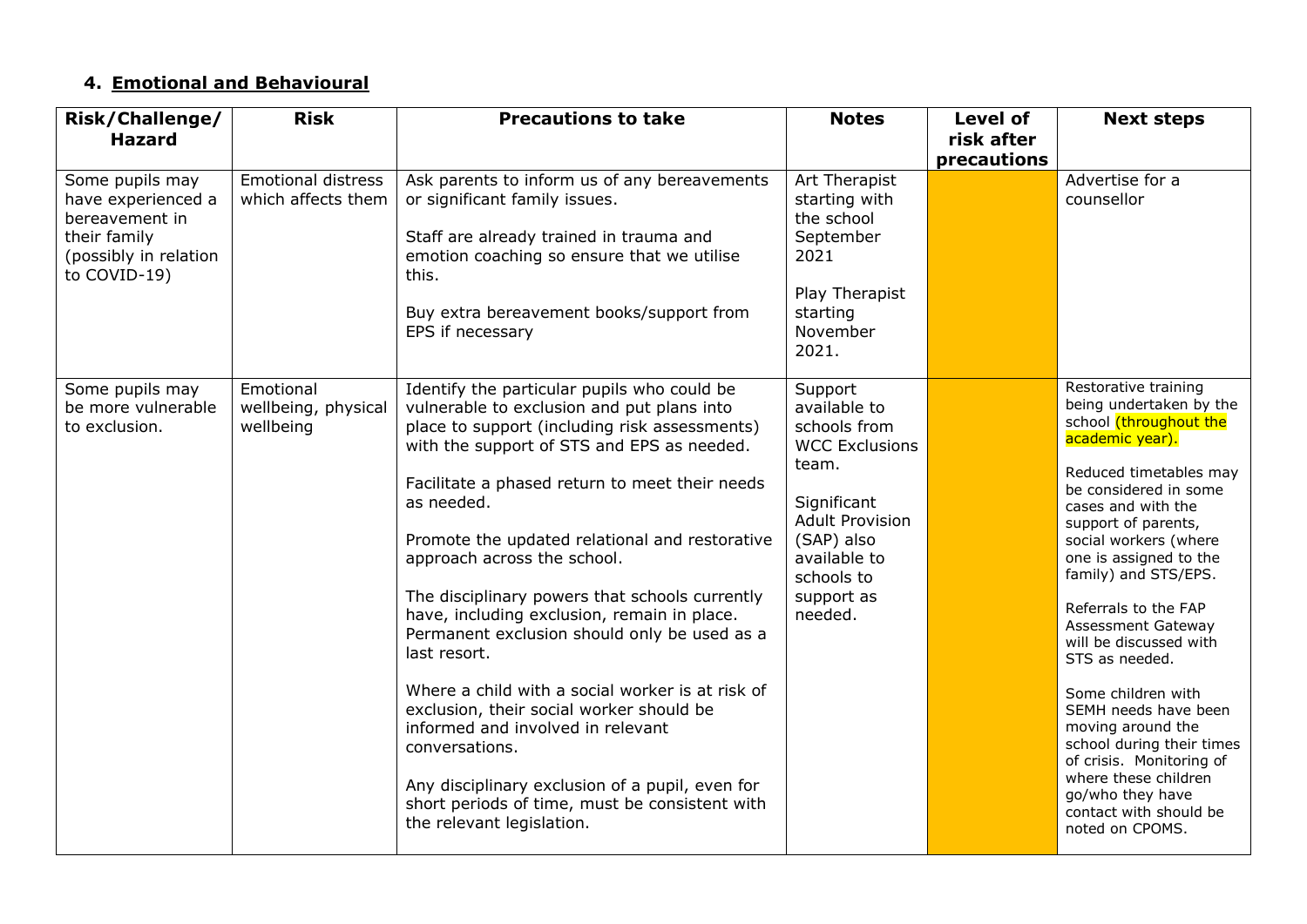| Some EYFS pupils<br>will not have had<br>any social contact<br>with anyone out of<br>their immediate<br>family (some may<br>not even have had<br>the use of social<br>media) and hence<br>attending school<br>may be emotionally<br>overwhelming | Emotional<br>wellbeing | Plan some social time for pupils and their new<br>peers that observe social distancing rules so<br>that they are emotionally prepared to learn<br>At least weekly teaching of PSHE, Boxall Profile<br>online to assess SEMH needs of all pupils.<br>Mentoring, Nurture and Art Therapy available<br>to pupils who need it                                                                                                                                                                                                                                                                                                                                                                                                                                                                                                                                                                                                                                                                                                                                                       | Play Therapist<br>starting<br>November<br>2021. | Liaise with the<br>Children's Centre for<br>additional support<br>where needed. |
|--------------------------------------------------------------------------------------------------------------------------------------------------------------------------------------------------------------------------------------------------|------------------------|---------------------------------------------------------------------------------------------------------------------------------------------------------------------------------------------------------------------------------------------------------------------------------------------------------------------------------------------------------------------------------------------------------------------------------------------------------------------------------------------------------------------------------------------------------------------------------------------------------------------------------------------------------------------------------------------------------------------------------------------------------------------------------------------------------------------------------------------------------------------------------------------------------------------------------------------------------------------------------------------------------------------------------------------------------------------------------|-------------------------------------------------|---------------------------------------------------------------------------------|
| Support for<br>emotional wellbeing                                                                                                                                                                                                               | Emotional<br>wellbeing | Provision of pastoral activities to all pupils<br>designed to:<br>• support the rebuilding of friendships and<br>social engagement<br>address and equip pupils to respond to<br>$\bullet$<br>issues linked to coronavirus (COVID-19)<br>support pupils with approaches to<br>improving their physical and mental<br>wellbeing.<br>Focused pastoral support where issues are<br>identified that individual pupils may need help<br>with, drawing on external support where<br>necessary and possible.<br>Consider support needs of particular groups<br>where we are already aware need additional<br>help (for example, children in need), and any<br>groups they identify as newly vulnerable on<br>their return to school.<br>To support this, teachers can access the free<br>MindEd learning platform for professionals,<br>which includes a coronavirus (COVID-19) staff<br>resilience hub with materials on peer support,<br>stress, fear and trauma and bereavement.<br>Consider how school works with school nursing<br>services to support the health and wellbeing of |                                                 |                                                                                 |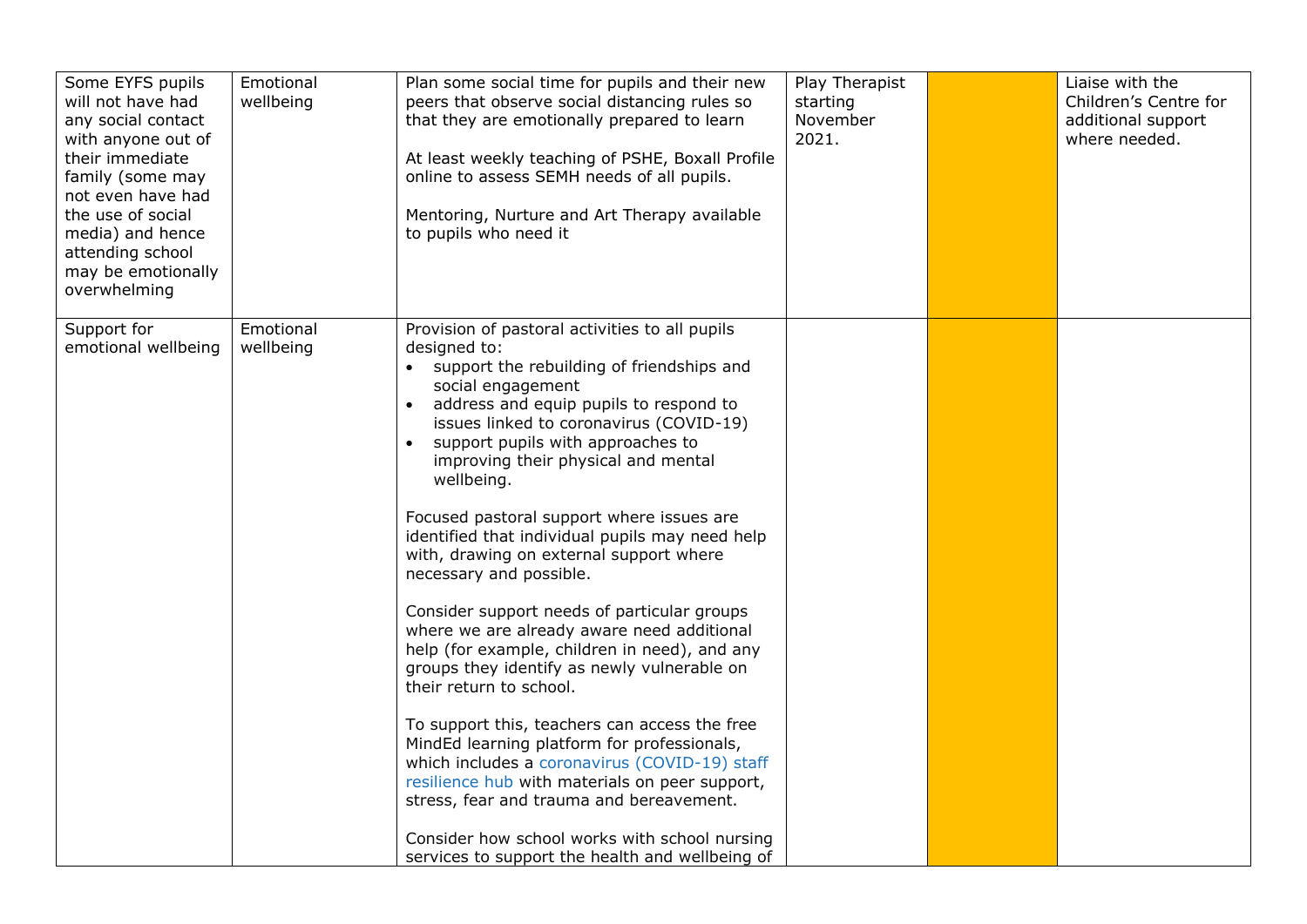| their pupils; school nursing services have<br>continued to offer support as pupils return to<br>school - school nurses as leaders of the<br>healthy child programme can offer a range of<br>support including:<br>support for resilience, mental health and<br>wellbeing including anxiety, bereavement<br>and sleep issues<br>support for pupils with additional and<br>complex health needs<br>supporting vulnerable children and keeping<br>children safe. |
|---------------------------------------------------------------------------------------------------------------------------------------------------------------------------------------------------------------------------------------------------------------------------------------------------------------------------------------------------------------------------------------------------------------------------------------------------------------|
|                                                                                                                                                                                                                                                                                                                                                                                                                                                               |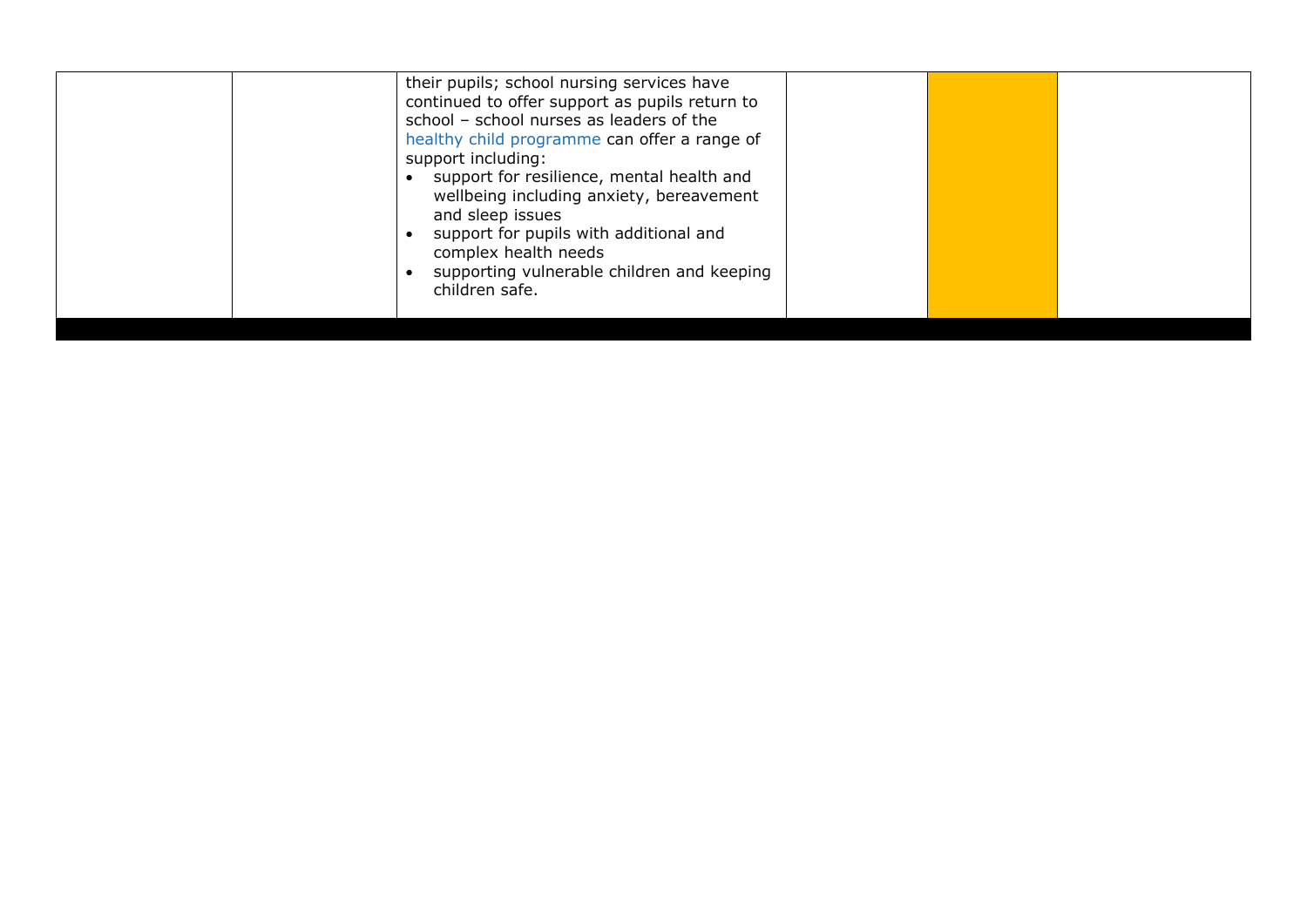# **5. Hygiene and Health and Safety**

| Risk/Challenge/<br><b>Hazard</b>                                                                               | <b>Risk</b>                                           | <b>Precautions to take</b>                                                                                                                                                                                                                                                                                                                                                                                                                                                                                                     | <b>Notes</b>                                                                                                                          | <b>Level of</b><br>risk after | <b>Next steps</b>                                                                                                                  |
|----------------------------------------------------------------------------------------------------------------|-------------------------------------------------------|--------------------------------------------------------------------------------------------------------------------------------------------------------------------------------------------------------------------------------------------------------------------------------------------------------------------------------------------------------------------------------------------------------------------------------------------------------------------------------------------------------------------------------|---------------------------------------------------------------------------------------------------------------------------------------|-------------------------------|------------------------------------------------------------------------------------------------------------------------------------|
| Maintaining regular<br>levels of hand<br>washing/hygiene                                                       | Increased chance<br>of risk of infection              | Regular handwashing sessions throughout<br>the day<br>Children to put on anti bac gel at arrival and<br>leaving of school.<br>Portable sinks in classrooms where a sink is<br>not usually available.<br>X2 air purifiers have been received by the<br>school and will be used in areas of need.<br>Ventilation to continue in all areas of school<br>building used by children and adults. Where<br>an external window cannot be<br>used/opened/available, the door to the room<br>should be left open to support ventilation. | Staff to lead on<br>use of anti-bac<br>(including in<br>KS <sub>2</sub>                                                               | precautions                   | Staff to ensure hand<br>washing takes place<br>throughout the day.                                                                 |
| When pupils sneeze<br>or cough they will<br>spread<br>germs/bacteria,<br>especially younger<br>pupils/children | Risk of virus<br>spreading is raised<br>significantly | Ensure children are reminded about the need<br>to use tissues and was hands after they<br>sneeze/cough<br>Tissues to be put into double-bagged bins -<br>"catch it, bin it, kill it"                                                                                                                                                                                                                                                                                                                                           | Children asked<br>to wash hands/<br>use anti-bac if<br>sneezed/couched<br>into their hands                                            |                               | Additional fogging of<br>classrooms and<br>communal areas<br>where a positive<br>LFD/PCR result has<br>been sent to the<br>school. |
| Keeping the school<br>clean to a higher<br>level of cleanliness                                                | Virus more likely to<br>spread with poor<br>hygiene   | Enhanced cleaning to continue, including<br>cleaning frequently touched surfaces often<br>using standard products, such as detergents<br>and bleach<br>Shared areas to be cleaned after each use by<br>whatever staff member used them                                                                                                                                                                                                                                                                                         | Additional<br>fogging of<br>classrooms and<br>communal areas<br>where a positive<br>LFD/PCR result<br>has been sent to<br>the school. |                               | Additional cleaning<br>equipment being<br>purchased to support<br>higher levels of<br>cleanliness in schools<br>(floor cleaners).  |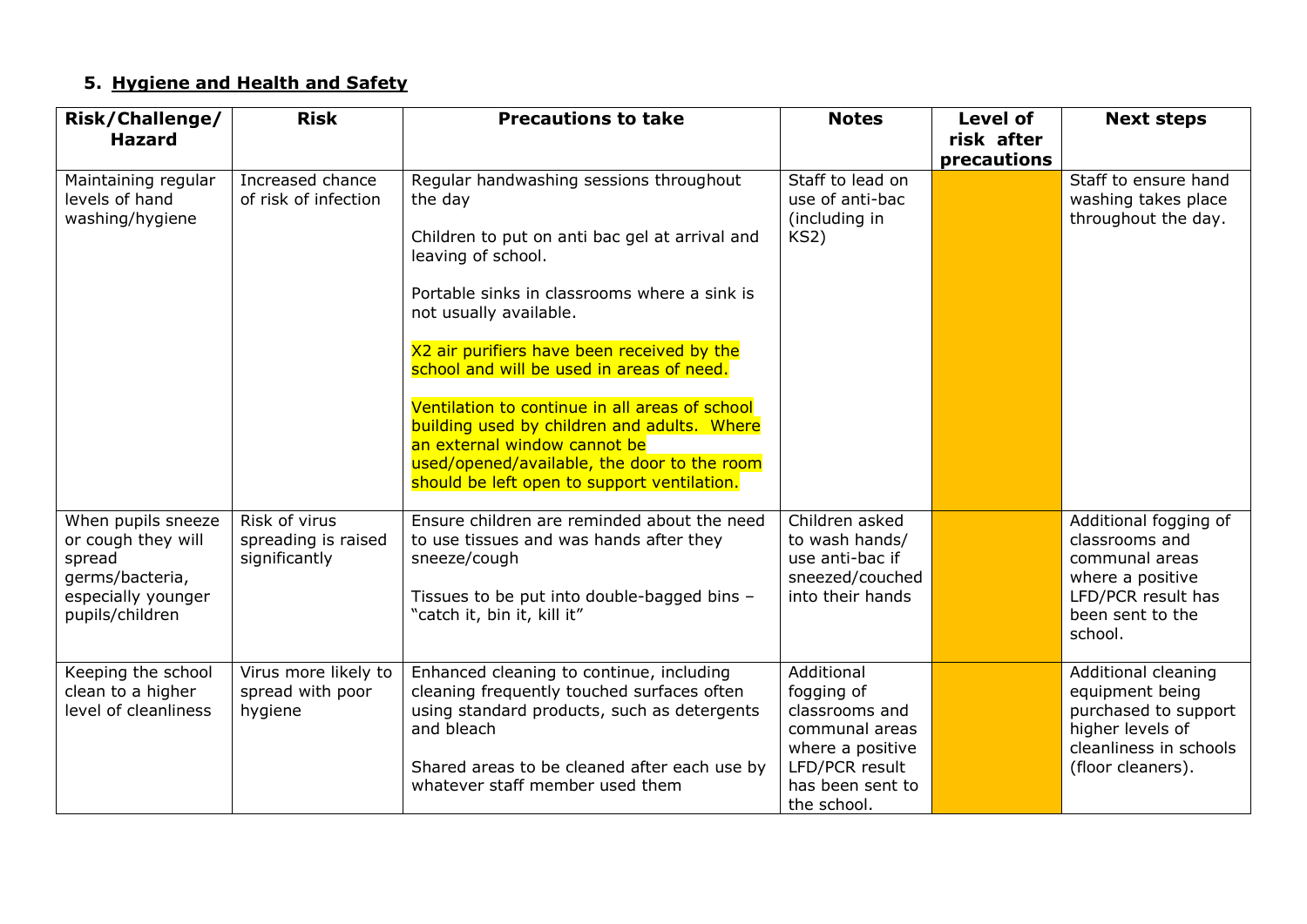| be fogged on the day the school has been<br>made aware                                      |  |  |
|---------------------------------------------------------------------------------------------|--|--|
| Additional cleaning in place for Y4/5 toilets<br>due to two year groups using these toilets |  |  |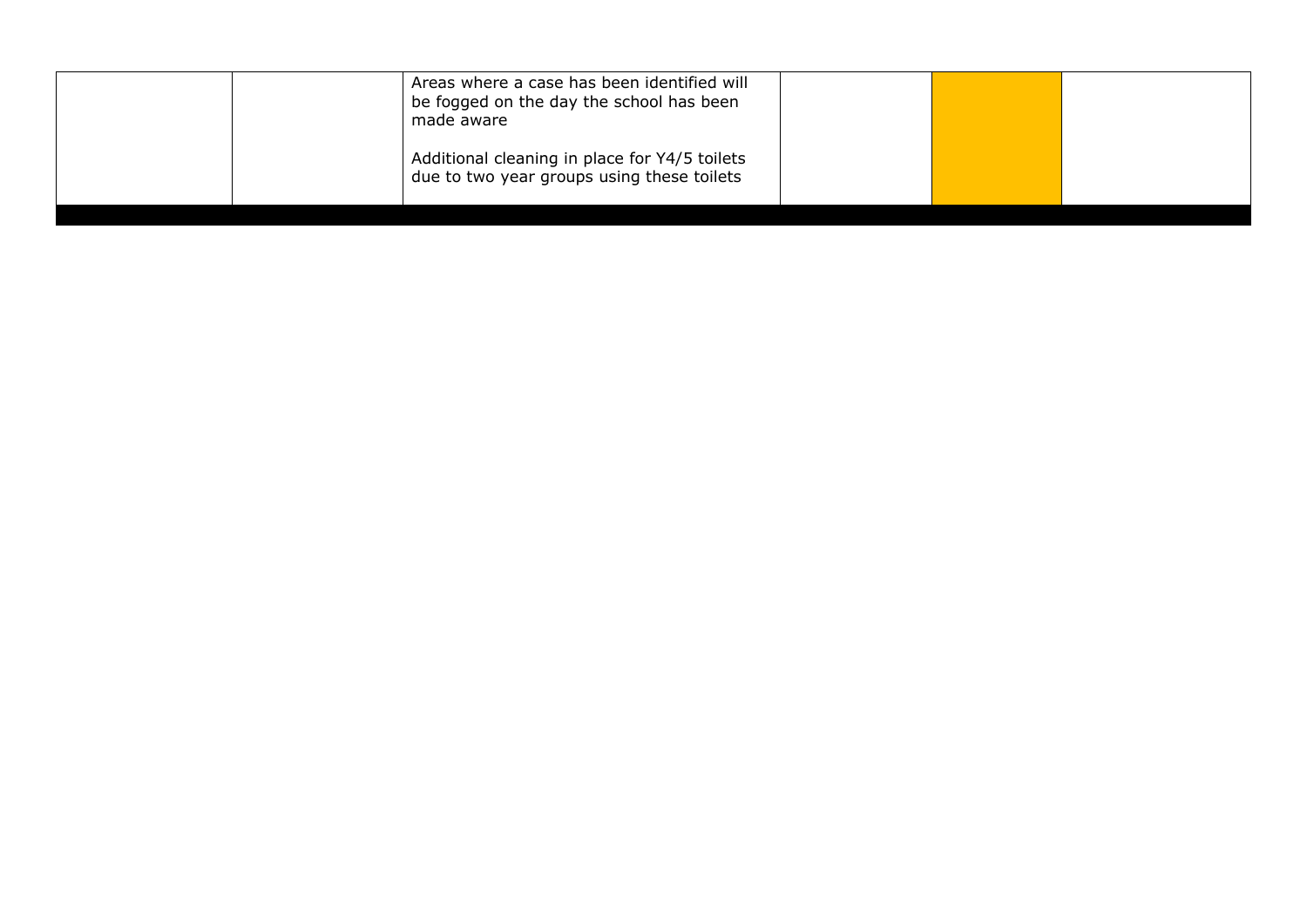### **6. Possible COVID cases**

| Risk/Challenge/<br><b>Hazard</b>                                                                            | <b>Risk</b>                     | <b>Precautions to take</b>                                                                                                                                                                                                                                                                                                                                                                                                | <b>Notes</b>                                                                                                          | <b>Level of</b><br>risk after<br>precautions | <b>Next steps</b>                                                                                                                                                                                                                |
|-------------------------------------------------------------------------------------------------------------|---------------------------------|---------------------------------------------------------------------------------------------------------------------------------------------------------------------------------------------------------------------------------------------------------------------------------------------------------------------------------------------------------------------------------------------------------------------------|-----------------------------------------------------------------------------------------------------------------------|----------------------------------------------|----------------------------------------------------------------------------------------------------------------------------------------------------------------------------------------------------------------------------------|
| Pupil begins to show<br>symptoms when in<br>school (cough and/or<br>temperature<br>developing)              | Spreading of virus<br>to others | Child immediately isolated from others in<br>visitor area of the school. Area will be<br>cleaned and ventilated after use.<br>Parents contacted immediately to collect<br>from school.<br>One member of staff to supervise - can<br>stand outside the room. If not possible -<br>wear PPE.<br>Child not to touch anything on exiting the<br>main building of the school.<br>Child will use specified toilet if necessary. |                                                                                                                       |                                              | Changes regarding<br>PCR and LFD testing<br>following increased<br>circulation of the<br>Omicron variant from<br>17.1.22.                                                                                                        |
| Member of staff<br>begins to show<br>symptoms when in<br>school (cough and/or<br>temperature<br>developing) | Risk of virus<br>spreading      | Member of staff isolated and sent home and<br>encouraged to use the NHS website to<br>arrange a PCR test (may then be able to<br>return to work if negative - see below)<br>All surfaces that the member of staff<br>touches and has touched are cleaned<br>(including toilets)                                                                                                                                           | Vaccination<br>status of all<br>staff to be<br>reported to SLT                                                        |                                              | Changes regarding<br>PCR and LFD testing<br>following increased<br>circulation of the<br>Omicron variant from<br>17.1.22.<br>Encourage all staff<br>and parents/carers to<br>be vaccinated/book<br>their booster<br>vaccination. |
| Child tests positive                                                                                        | Risk of virus<br>spreading      | All close contacts to get a PCR test.<br>Children to wait for the result before<br>returning to school<br>Any staff members that have not been<br>double vaccinated (and within 14 days of                                                                                                                                                                                                                                | Additional<br>cleaning in areas<br>where the<br>positive case has<br>been in place<br>(see above<br>Hygiene section). |                                              | Encourage all staff<br>and parents/carers to<br>be vaccinated/book<br>their booster<br>vaccination.                                                                                                                              |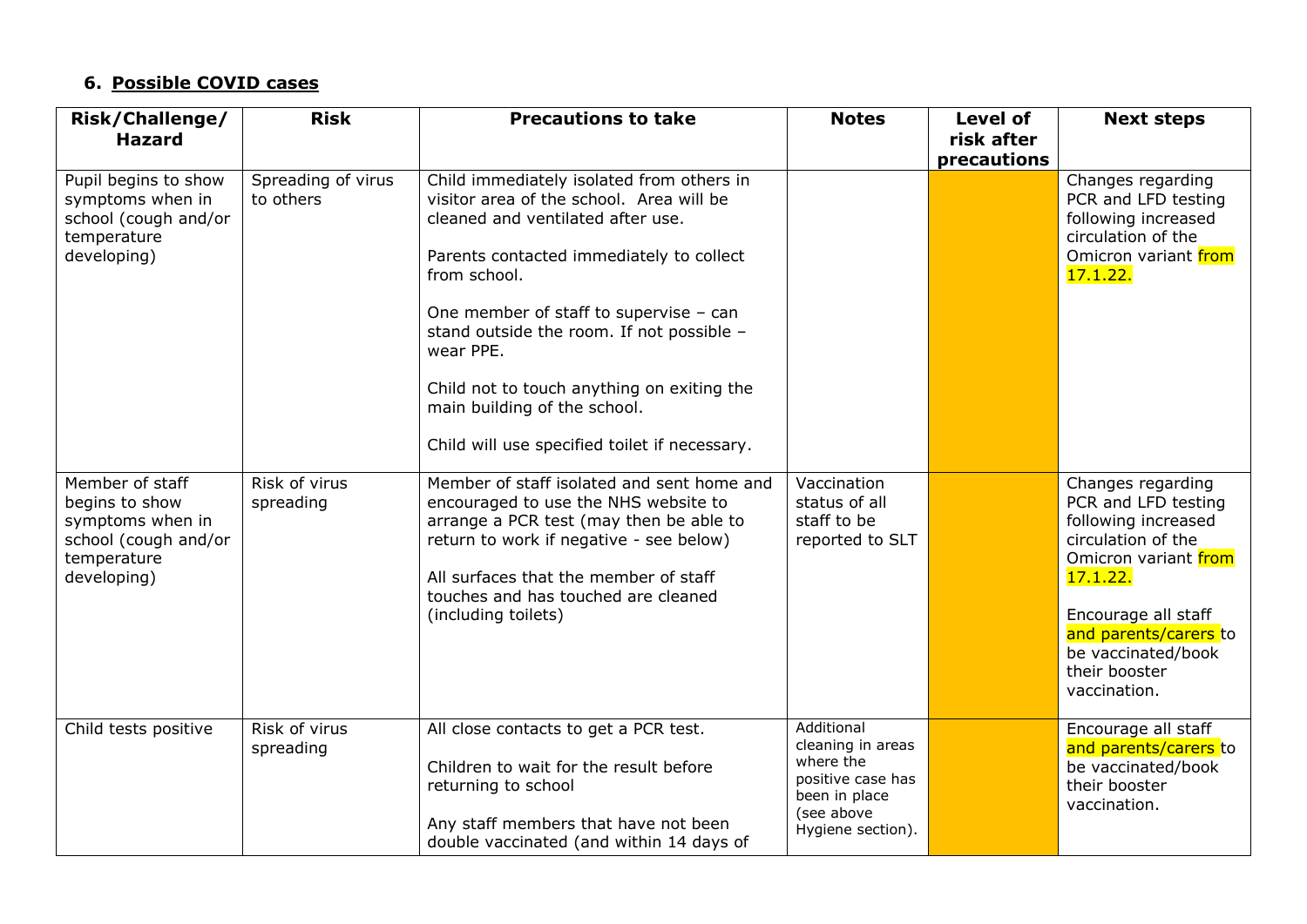|                                |                            | the second vaccination) to remain at home<br>for $\frac{5}{5}$ days (isolation). LFD tests to be taken<br>on day 5 and day 6 (no less than 24hrs<br>apart). If both tests are negative, isolation<br>can cease. If not both negative, continue to<br>test daily.<br>Whole class informed and parents reminded<br>to be vigilant. PCR tests recommended to<br>all in the class.                                                                                                                                                                                                                                    | From Jan '22,<br>isolation has<br>changed from 7<br>to 5 days. LFD<br>tests to be taken<br>on day 5 and day<br>6 (no less than<br>24hrs apart). If<br>both tests are<br>negative,<br>isolation can<br>cease. If not<br>vaccinated, all<br>close contacts<br>must still isolate<br>for the full 10<br>days.                                                                                                                          |                                                                                                     |
|--------------------------------|----------------------------|-------------------------------------------------------------------------------------------------------------------------------------------------------------------------------------------------------------------------------------------------------------------------------------------------------------------------------------------------------------------------------------------------------------------------------------------------------------------------------------------------------------------------------------------------------------------------------------------------------------------|-------------------------------------------------------------------------------------------------------------------------------------------------------------------------------------------------------------------------------------------------------------------------------------------------------------------------------------------------------------------------------------------------------------------------------------|-----------------------------------------------------------------------------------------------------|
| Staff member tests<br>positive | Risk of virus<br>spreading | Staff member isolates at home.<br>All close contacts to get a PCR test.<br>The school may be required to revert a class<br>or year group to remote learning if all<br>children have been identified as a close<br>contact or if staffing levels are insufficient.<br>Any staff members that have not been<br>double vaccinated (and within 14 days of<br>the second vaccination) to remain at home<br>for a minimum of 5 days (isolation) if<br>identified as a close contact. LFD tests to be<br>taken on day $5$ and day $6$ (no less than<br>24hrs apart). If both tests are negative,<br>isolation can cease. | Additional<br>cleaning in areas<br>where the<br>positive case has<br>been in place<br>(see above<br>Hygiene section).<br>From Jan '22,<br>isolation has<br>changed from 7<br>to 5 days. LFD<br>tests to be taken<br>on day 5 and day<br>6 (no less than<br>24hrs apart). If<br>both tests are<br>negative,<br>isolation can<br>cease. If not<br>vaccinated, all<br>close contacts<br>must still isolate<br>for the full 10<br>days. | Encourage all staff<br>and parents/carers to<br>be vaccinated/book<br>their booster<br>vaccination. |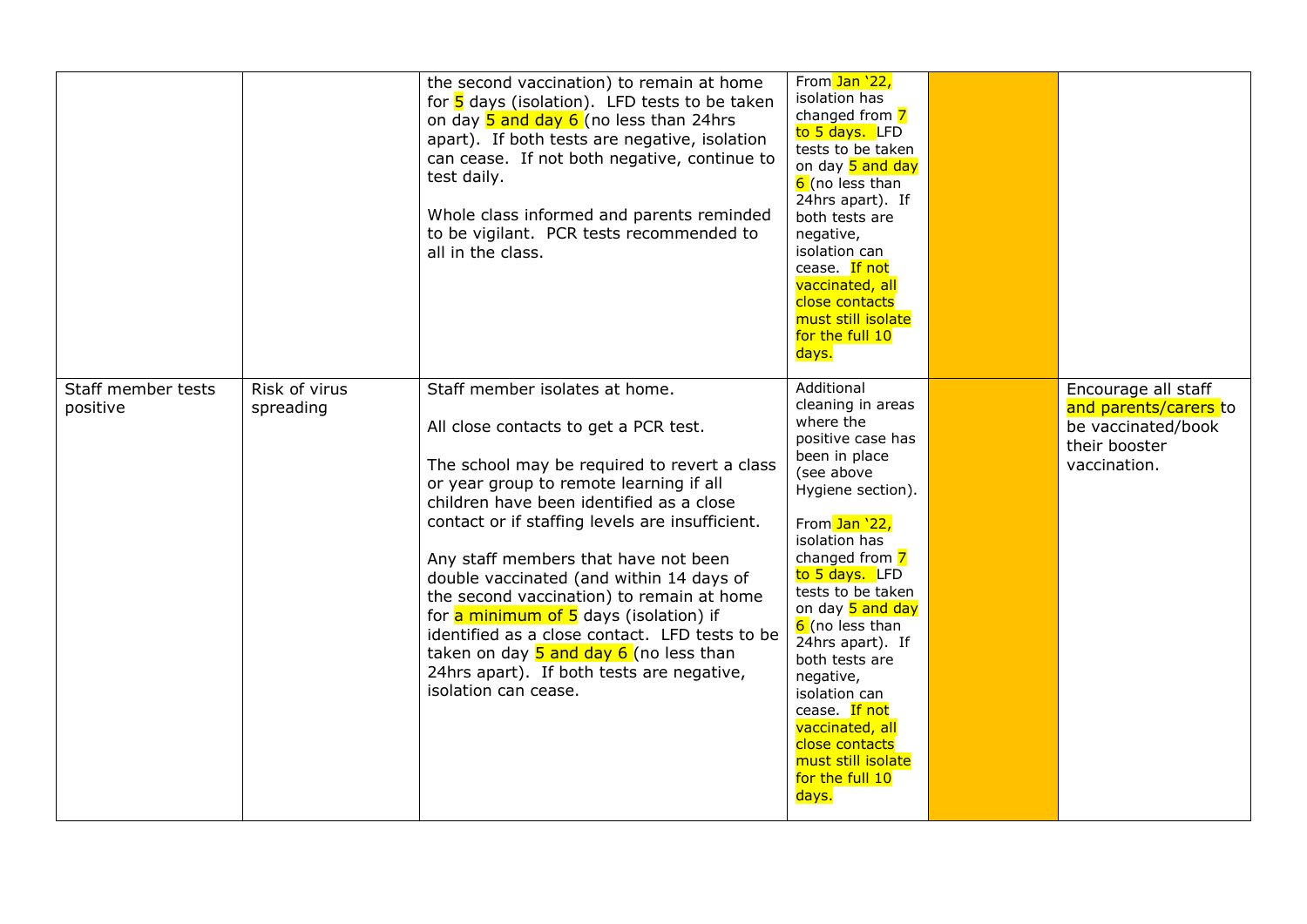| Staffing shortages as<br>a result of staff self-<br>isolating | Health and Safety<br><b>Educational Impact</b>   | Cover internally where possible to reduce the risk<br>of bringing the infection into the school. This may<br>be preferable to bringing in supply staff who will<br>not be aware of the social distancing rules that<br>are in operation.<br>The school may be required to revert a class or<br>year group to remote learning if staffing levels<br>are insufficient to enable safe operation on site.<br>Any supply staff in school have a copy of the<br>school's risk assessment and provide their<br>contact details for test and trace purposes. |                                                                                                                   |                                                                                                                                      |
|---------------------------------------------------------------|--------------------------------------------------|------------------------------------------------------------------------------------------------------------------------------------------------------------------------------------------------------------------------------------------------------------------------------------------------------------------------------------------------------------------------------------------------------------------------------------------------------------------------------------------------------------------------------------------------------|-------------------------------------------------------------------------------------------------------------------|--------------------------------------------------------------------------------------------------------------------------------------|
| Multiple suspected<br>cases or increased<br>absence           | Risk that virus<br>could/has spread in<br>school | If schools have two or more confirmed cases<br>within 14 days, or an overall rise in sickness<br>absence where coronavirus (COVID-19) is<br>suspected, they may have an outbreak, and must<br>continue to work with their local health protection<br>team who will be able to advise if additional<br>action is required.<br>The school may be required to revert a class or<br>year group to remote learning if all children have<br>been identified as a close contact or if staffing<br>levels are insufficient.                                  | 30% of a class<br>or 15% of a<br>cohort are the<br>markers for<br>possible<br>reverting to<br>remote<br>learning. | DPH advice must be<br>sought before<br>reverting to remote<br>learning. This advice<br>may also come via<br><b>Education Corona.</b> |
| Outbreak occurs                                               | Risk that virus<br>could/has spread in<br>school | Schools should follow Public Health England<br>guidance and support.                                                                                                                                                                                                                                                                                                                                                                                                                                                                                 | 30% of a class or<br>15% of a cohort<br>are the markers<br>for possible<br>reverting to<br>remote learning.       | DPH advice must be<br>sought before<br>reverting to remote<br>learning. This advice<br>may also come via<br><b>Education Corona.</b> |
| Local outbreak                                                |                                                  | If a local area sees a spike in infection rates that<br>is resulting in localised community spread,<br>appropriate authorities will decide which<br>measures to implement to help contain the<br>spread.<br>The school may be required to revert a class or<br>year group to remote learning if all children have<br>been identified as a close contact or if staffing<br>levels are insufficient.                                                                                                                                                   |                                                                                                                   |                                                                                                                                      |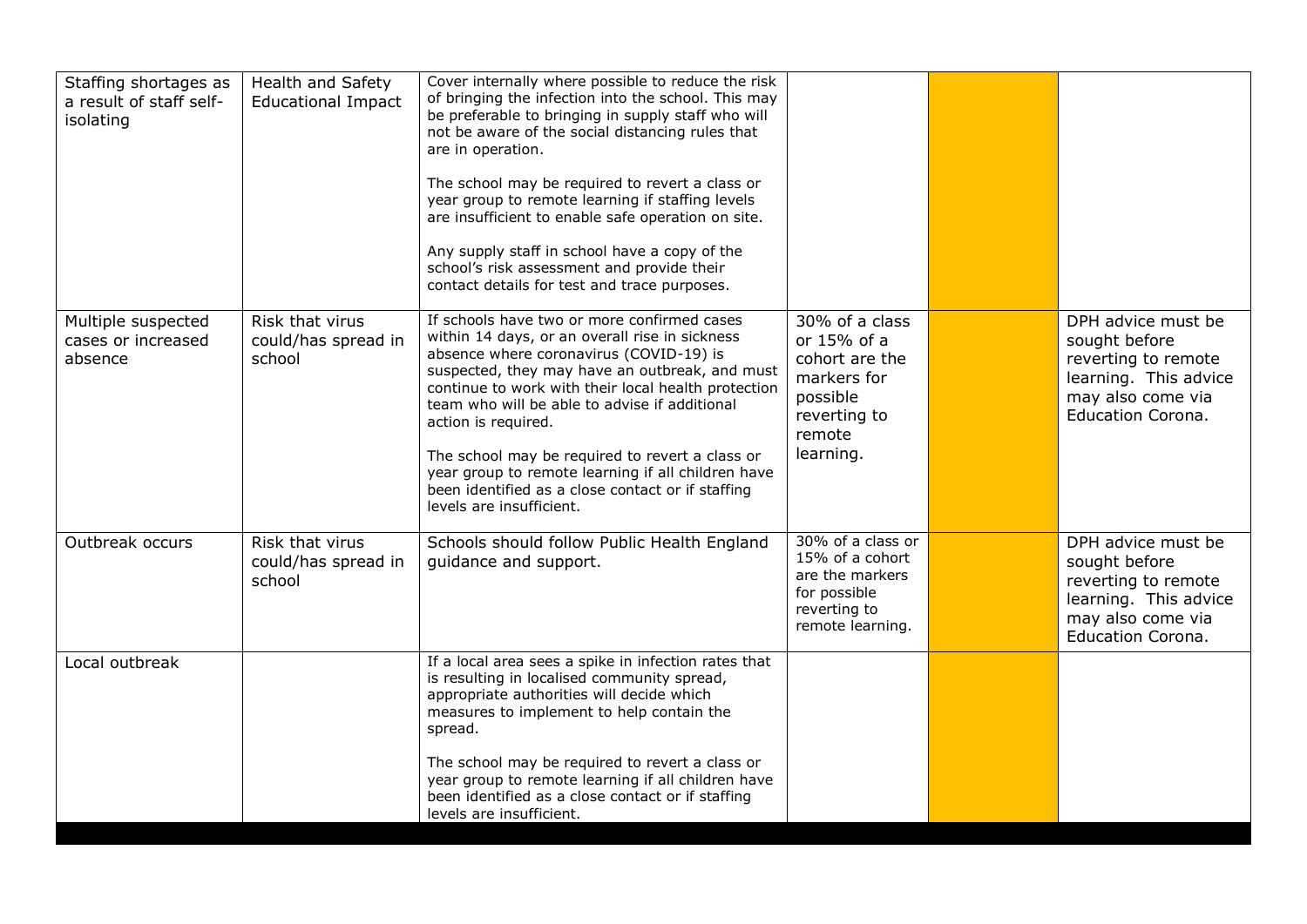# **7. Logistics**

| <b>Risk/Challenge/</b><br><b>Hazard</b>  | <b>Risk</b>                                                                                    | <b>Precautions to take</b>                                                                                                                                                                                                                                                                       | <b>Notes</b>                                                                                                                                                                                                         | <b>Level of</b><br>risk after   | <b>Next steps</b> |
|------------------------------------------|------------------------------------------------------------------------------------------------|--------------------------------------------------------------------------------------------------------------------------------------------------------------------------------------------------------------------------------------------------------------------------------------------------|----------------------------------------------------------------------------------------------------------------------------------------------------------------------------------------------------------------------|---------------------------------|-------------------|
|                                          |                                                                                                |                                                                                                                                                                                                                                                                                                  |                                                                                                                                                                                                                      | precautions                     |                   |
| <b>Building adaptations</b>              | Inadequate<br>ventilation to<br>minimise risk<br>Lack of adequate<br>handwashing<br>facilities | Windows and doors to be open as much as<br>possible to allow improved ventilation<br>Children to wash hands regularly throughout<br>the day<br>All doors that can be (e.g., not fire doors) to<br>be propped open to reduce touching of<br>doors<br>C02 monitors in place to support ventilation | All classrooms<br>except current<br>Y4 have<br>external doors<br>that can be<br>opened to help<br>with<br>ventilation.<br>Additional<br>portable sinks<br>purchased for<br>classrooms<br>without sink<br>facilities. |                                 |                   |
| <b>Educational visits</b>                | Mixing with the<br>public<br>Unknown hygiene of<br>places being visited                        | Weigh up the risks verses the benefits - full<br>risk assessment completed<br>Consider using the local area as much as<br>possible                                                                                                                                                               | Visits may be<br>considered<br>depending on<br>local cases, covid<br>safety measures<br>at the venue and<br>any other local<br>issues at the<br>time.                                                                | No visits<br>planned as<br>yet. |                   |
| Breakfast Club and<br>After school clubs | Mixing of bubbles                                                                              | B/AS sports clubs resume in Key Stage<br>bubbles to minimise mixing.<br>well ventilated spaces to be used if the club<br>cannot go outside.<br>Staff to remain at 2m distance where<br>possible.                                                                                                 | See updated<br>quidance for<br><b>B/ASC</b>                                                                                                                                                                          |                                 |                   |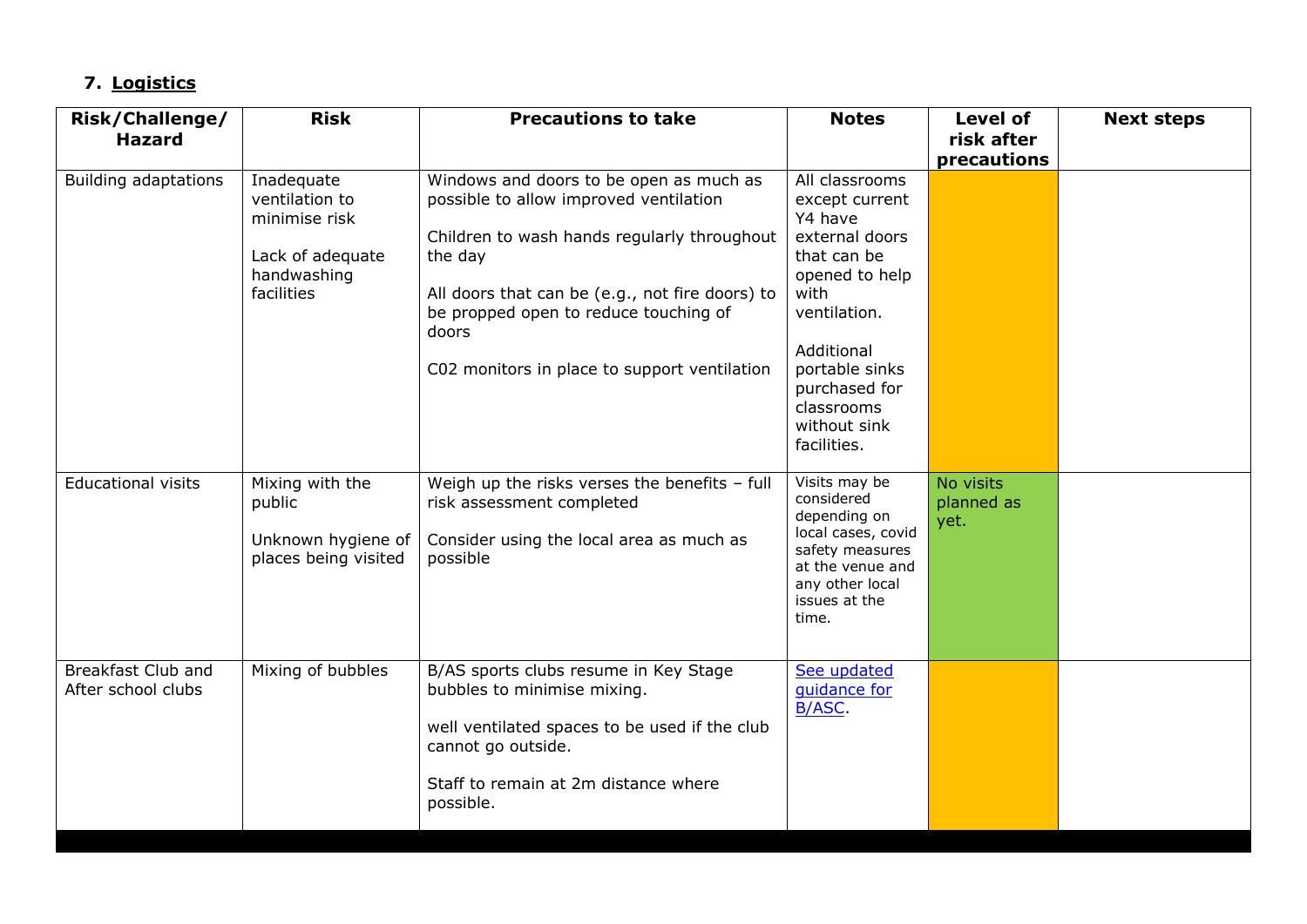### **8. Recruitment and Staffing**

| Risk/Challenge/<br><b>Hazard</b>     | <b>Risk</b>                                                                                                                                  | <b>Precautions to take</b>                                                                                                                                                                                                                                                                                                                                                                                                             | <b>Notes</b>                                                                                                                                   | <b>Level of</b><br>risk after<br>precautions | <b>Next steps</b>                                                                                                                                                                             |
|--------------------------------------|----------------------------------------------------------------------------------------------------------------------------------------------|----------------------------------------------------------------------------------------------------------------------------------------------------------------------------------------------------------------------------------------------------------------------------------------------------------------------------------------------------------------------------------------------------------------------------------------|------------------------------------------------------------------------------------------------------------------------------------------------|----------------------------------------------|-----------------------------------------------------------------------------------------------------------------------------------------------------------------------------------------------|
| Staff mental health<br>and wellbeing | Increased staff<br>absence<br>Long term effect on<br>staff health<br>Higher anxiety due<br>to changes in<br>isolation and bubble<br>closures | Speak to any staff individually who have<br>specific concerns<br>Remind staff of the availability of the<br>support line/OH referral as needed<br>Encourage staff to visit GP's if felt necessary<br>Consider how to lighten workload as much<br>as possible to try to balance things a little<br>more<br>Encourage staff to leave as soon as possible<br>at the end of the day<br>Staff meetings to be virtual as much as<br>possible | Wellness plans<br>available for<br>staff to support<br>their wellbeing                                                                         |                                              |                                                                                                                                                                                               |
| Use of supply staff                  | Mixing of bubbles<br>across the school<br>and across schools                                                                                 | Try to limit the number of supply staff used<br>and use same where possible.                                                                                                                                                                                                                                                                                                                                                           | Any supply in<br>school have a<br>copy of the risk<br>assessment<br>and provide<br>their contact<br>details for test<br>and trace<br>purposes. |                                              | Supply is in high<br>demand and may not<br>be available. The<br>school may be<br>required to revert a<br>class or year group to<br>remote learning if<br>staffing levels are<br>insufficient. |
| Volunteers                           | Increased mixture<br>of bubbles                                                                                                              | No volunteers that work directly with<br>children unless benefits outweigh the risks                                                                                                                                                                                                                                                                                                                                                   |                                                                                                                                                |                                              | Volunteers not being<br>invited into school at<br>present.                                                                                                                                    |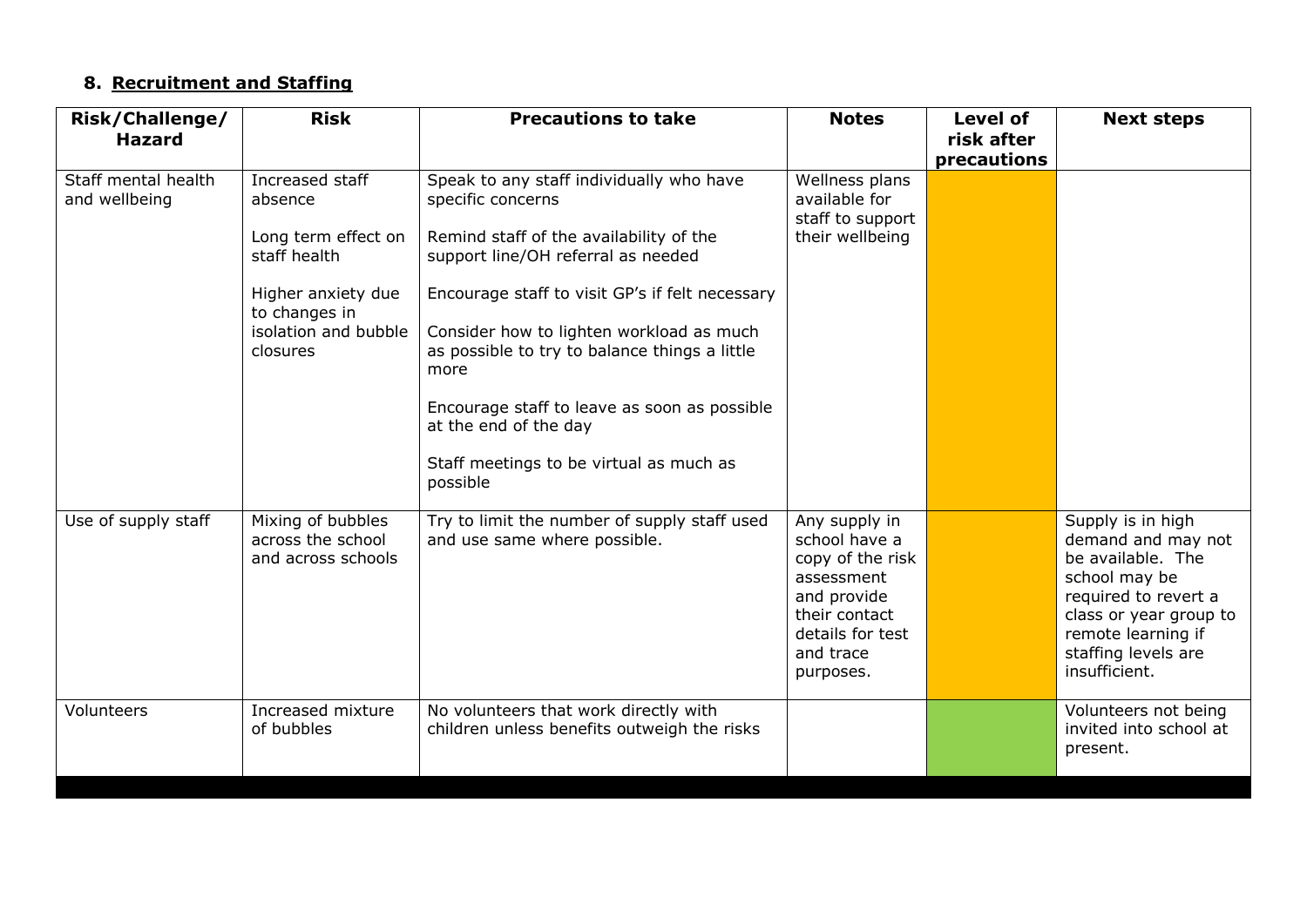### **9. Miscellaneous**

| <b>Risk/Challenge/</b><br><b>Hazard</b>                                                                                                                                                           | <b>Risk</b>                                                                                                                                           | <b>Precautions to take</b>                                                                                                                                                                                                                                                                                     | <b>Notes</b>                                                                                 | <b>Level of</b><br>risk after<br>precautions | <b>Next steps</b>                                                                                                                |
|---------------------------------------------------------------------------------------------------------------------------------------------------------------------------------------------------|-------------------------------------------------------------------------------------------------------------------------------------------------------|----------------------------------------------------------------------------------------------------------------------------------------------------------------------------------------------------------------------------------------------------------------------------------------------------------------|----------------------------------------------------------------------------------------------|----------------------------------------------|----------------------------------------------------------------------------------------------------------------------------------|
| Additional support and<br>guidance for specific<br>groups of pupils such<br>as:<br>EAL pupils<br>Newly arrived to<br>the UK<br>Refugees<br>Families with no<br>recourse to public<br>funds (NRPF) | Families and<br>children not<br>understanding the<br>expectations in<br>school and<br>therefore increasing<br>the risk to<br>themselves and<br>others | Check which countries any new arrivals<br>have come from and whether they need to<br>isolate<br>Translate letters as much as possible<br>(school website has this function)<br>Work with social services for those families<br>who are NRPF<br>Have signs up in the key languages or use<br>symbols as needed  |                                                                                              |                                              | Prepare signs for<br>around school and<br>outside school in key<br>languages/symbols<br>when needed                              |
| Wrap around services -<br>before and after clubs,<br>breakfast club etc.                                                                                                                          | inter-mingling of<br>children outside of<br>their school<br>bubbles,<br>contracting/<br>spreading of C19                                              | School sports clubs are organised in Key<br>stage groups to avoid unnecessary bubble<br>mixing. Groups are 20max but less than 10<br>families have signed up each session at<br>present.<br>Clubs to take place outside where possible.<br>LHWA resumed and is liaising with school<br>re: consistent bubbles. | See updated<br>quidance for<br><b>B/ASC</b>                                                  |                                              | Monitor cases and<br>consider closing club<br>temporarily to<br>mitigate risk of<br>transmission if cases<br>in school are high. |
| Governors may be<br>called upon to support<br>leaders for example in<br>appeals, challenging<br>situations or<br>communication with<br>parents                                                    | Increased<br>aggression towards<br>school staff                                                                                                       | Governors should ensure that all school<br>policies are up-to-date, reflecting the latest<br>national and local guidance.<br>Behaviour, attendance, safeguarding,<br>social distancing, risk assessments will all<br>need to be reviewed.                                                                      | Chair of<br>Governors to<br>be updated<br>with any<br>outbreaks/<br>closures as<br>necessary |                                              | The Behaviour policy<br>was reviewed last<br>academic year and<br>will need promoting<br>again (via newsletter)                  |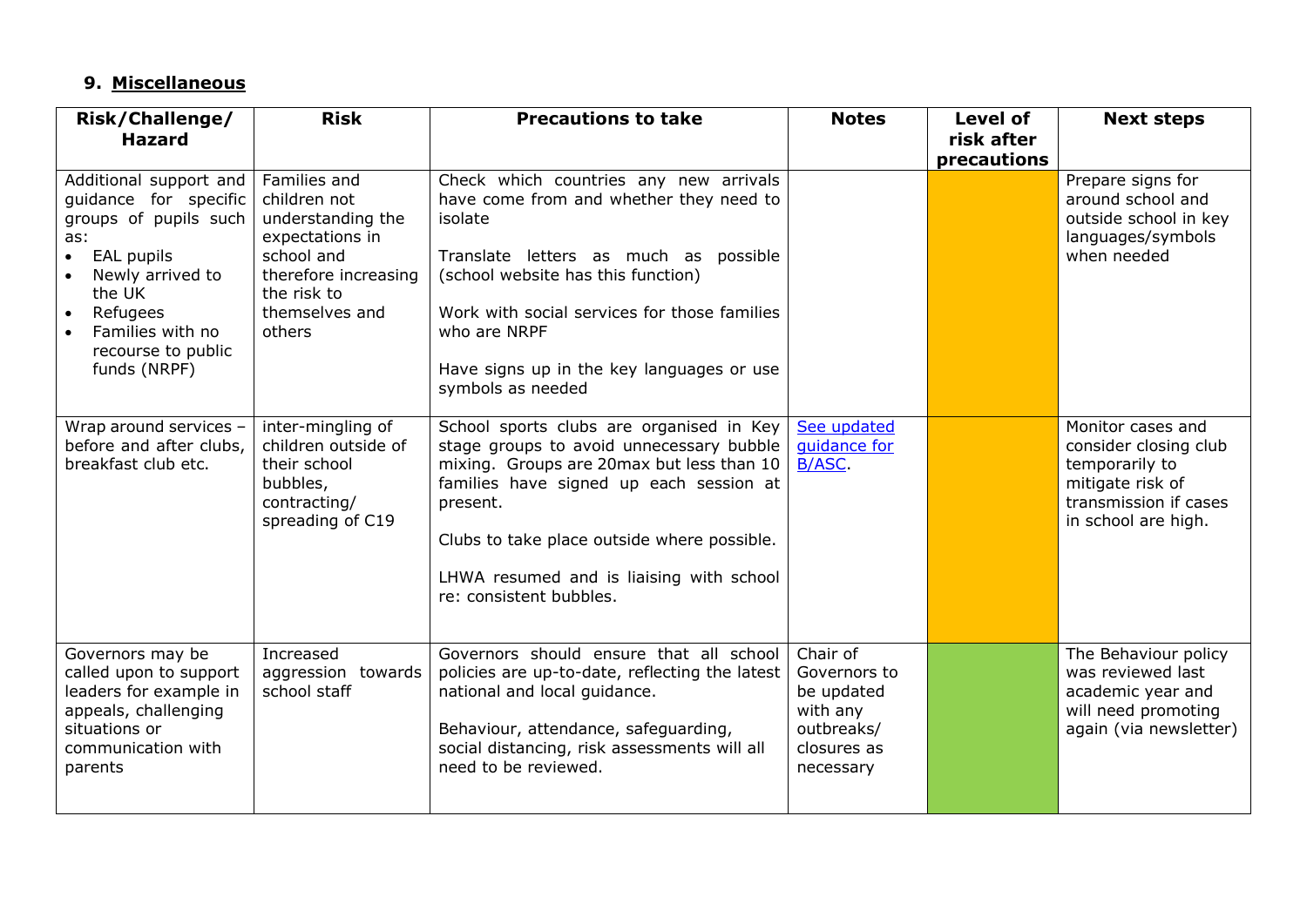| Admissions of children<br>we don't know                 | Children may have<br>needs that need<br>additional support,<br>especially through<br>these times and we<br>may not have the<br>staffing                                                                        | Conversations to be had with the previous<br>school unless Elective Home Educated or<br>Educated<br>Abroad<br>(standard<br>school<br>procedure).<br>Children and families not to have tours<br>unless they have been offered a place.<br>These will take place outside of school hours<br>where possible.                                                                                                                                                                                         |                                                                              | Parents to be informed<br>of this so encourage<br>previous school |
|---------------------------------------------------------|----------------------------------------------------------------------------------------------------------------------------------------------------------------------------------------------------------------|---------------------------------------------------------------------------------------------------------------------------------------------------------------------------------------------------------------------------------------------------------------------------------------------------------------------------------------------------------------------------------------------------------------------------------------------------------------------------------------------------|------------------------------------------------------------------------------|-------------------------------------------------------------------|
| Staff training<br>implications                          | Not in receipt of<br>relevant training in<br>order to follow<br>procedures set by<br>senior leaders and<br>to effectively<br>support children<br>Increased risk of<br>spreading the virus<br>across the school | Staff have all been trained in new<br>procedures and practices such as use of<br>PPE, monitoring social distancing.<br>All staff meetings (PDMs) will be virtual in<br>the first half term at least.<br>Training on Training days in September will<br>be small groups.<br>Staff meetings will continue virtually<br>until further notice.<br><b>SLT/LMT/DSL</b><br>meetings will continue virtually.                                                                                             |                                                                              |                                                                   |
| Low numbers of staff<br>choose to take the LFD<br>tests | Increased risk of<br>asymptomatic staff<br>transmitting the<br>virus                                                                                                                                           | Although not statutory staff encouraged to<br>participate in the testing. If reluctant, offer<br>support and advice e.g. - take test from<br>both nostrils rather than throat.<br>Staff information sent via Covid Coordinator<br>includes full information on when and how<br>to report test results. Staff to complete a<br>Microsoft form of when tests have been<br>taken and results received. Staff also must<br>complete the Gov online portal with results<br>received via the LFD tests. | Regular<br>reminders to<br>collect LFD test<br>kits from the<br>main office. |                                                                   |